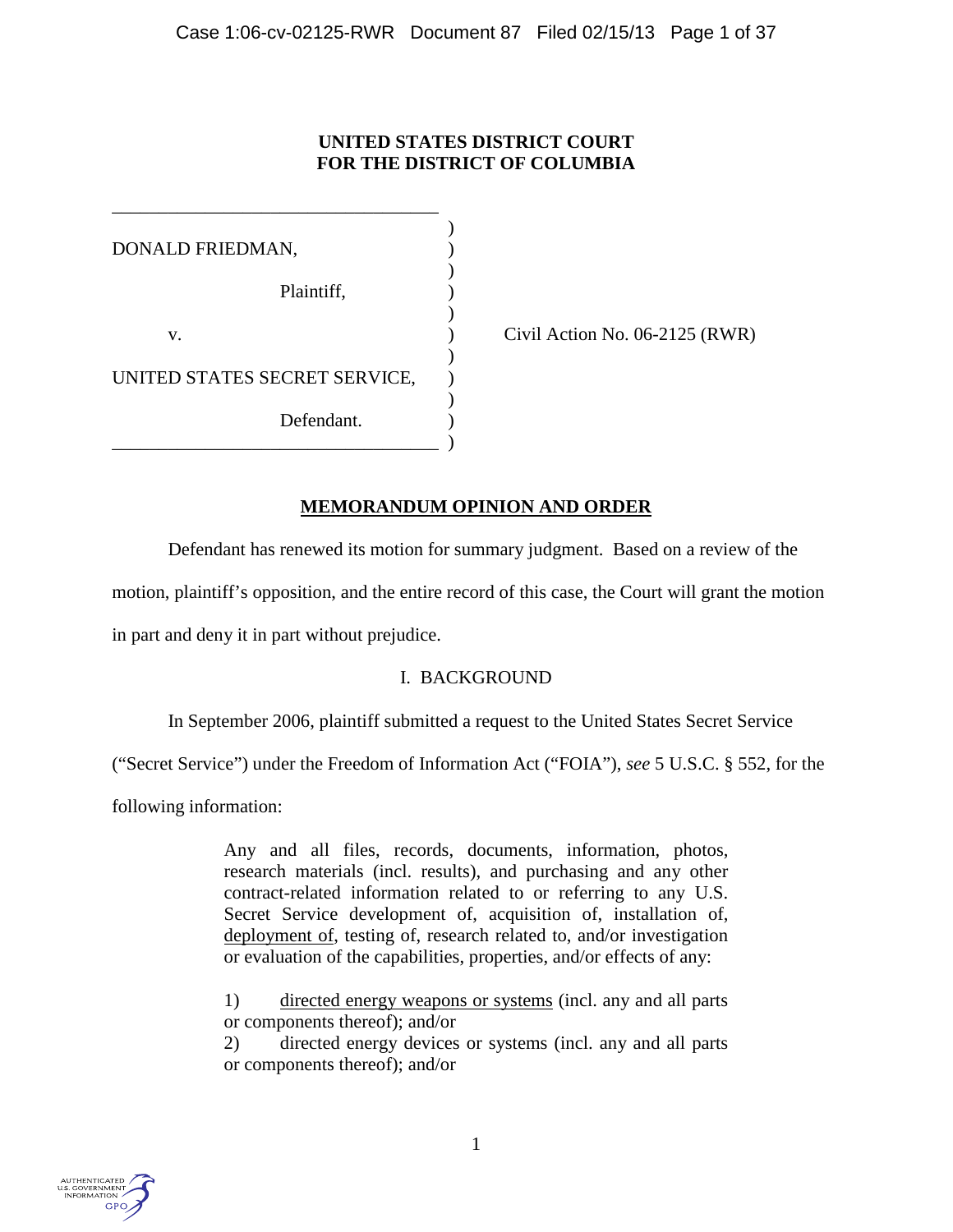3) electromagnetic radiation-emitting devices or systems (incl. any and all parts or componants [sic] thereof) which are capable of causing any injury or perception of physical pain in any person who is hit or struck by the device's or system's emissions.

Am. Compl., Ex. A (Letter to FOIA/PA Manager, U.S. Secret Service, from plaintiff dated

September 1, 2006) at 1-2 (emphasis added). In subsequent correspondence, plaintiff defined the

term "directed energy weapons and/or systems" to mean:

any device(s) which use any directed, beamed, or pulsed emission of electromagnetic radiation and/or energy (which is comprised of any sound, infrasound, infrasonic, light, infrared, ultraviolet, heat, millimeter-wave, or microwave radiation and/or energy, which is capable of any of the following:

1) causing pain, injury, disability, discomfort, incapacitation, or disorientation; and/or

- 2) inducing sleep; and/or
- 3) stunning; and/or
- 4) causing nausea or seizure; and/or
- 5) decreasing spontaneous activity; and/or

6) affecting, modifying, influencing, or controlling any activity, behavior, or bodily functions; and/or

7) causing any other adverse effect on any part or system of the human body.

*Id.*, Ex. B (Letter to FOIA/PA Manager, U.S. Secret Service, from plaintiff dated September 9,

2006) at 1-2 (emphasis added).

Plaintiff later amended the phrase "causing pain, injury, disability, discomfort,

incapacitation, or disorientation" to read: "causing pain, injury, disability, discomfort,

incapacitation, distraction, or alteration or degradation of any perception, performance, task,

skill, or job[.]" Def.'s Mem. of P. & A. in Supp. [of its] Mot. for Summ. J., Decl. of Craig W.

Ulmer ("Ulmer I Decl."), Ex. F (Letter to U.S. Secret Service, Liaison Division, from plaintiff

dated January 31, 2007) at 1 (emphasis in original). A third letter "clarified (but did not

modify)" plaintiff's September 1, 2006 request, Am. Compl. ¶ 7, by defining the phrase

"deployment of" to mean the "'use of' any directed energy weapons or systems, etc. since any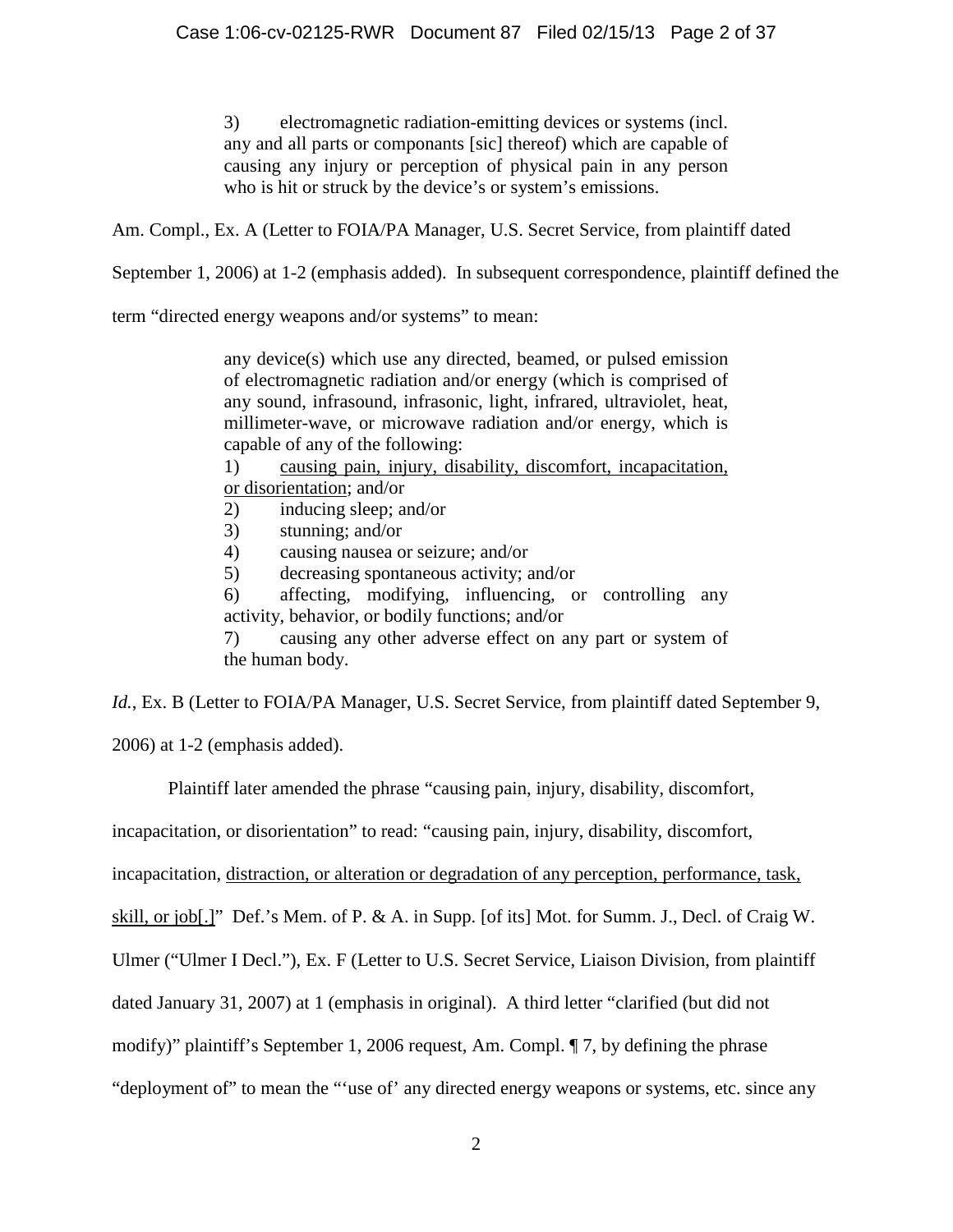### Case 1:06-cv-02125-RWR Document 87 Filed 02/15/13 Page 3 of 37

use of any directed energy weapons or devices or any of the other devices described in [the] original request would also require deployment of those devices." Ulmer I Decl., Ex. D (Letter to FOIA/PA Manager, U.S. Secret Service, from plaintiff dated September 29, 2006) at 1-2. Further, plaintiff stated that "all special or limited access programs, areas, locations, labs, etc. within protective research, etc. must be searched since most, if not all, of the records being requested are probably considered sensitive or highly confidential." *Id.*, Ex. D at 2 (emphasis in original). Plaintiff's fourth letter explained that his request "includes searching the one or more mobile units/vehicles, which have been within directed-energy weapon, system, or device range of [plaintiff], which agency personnel have been using to transport the various directed-energy weapons, systems, and devices and the wall-penetrating surveillance/targetting equipment [the Secret Service has] been criminally misusing on [him] on a daily basis since 2/25/97." *Id*., Ex. F (Letter to U.S. Secret Service, Liaison Division, from plaintiff dated January 31, 2007) at 2 (emphasis in original).

#### *A. Secret Service Records*

The Secret Service sent to plaintiff a written acknowledgment of its receipt of the FOIA request, assigned File Number 20060535. Am. Compl., Ex. D (Letter to plaintiff from K.J. Lyerly, Special Agent in Charge, Freedom of Information & Privacy Acts Officer, U.S. Secret Service, dated October 2, 2006). Secret Service staff began to process plaintiff's FOIA request upon payment of fees associated with the agency's search for records. *See* Ulmer I Decl. ¶¶ 9- 12.

The Secret Service construed plaintiff's request broadly as one "for any documents concerning directed energy weapons/systems or electromagnetic radiation devices/systems." *Id.* ¶ 4. Staff initially conducted a search of the Master Central Index ("MCI") and of paper and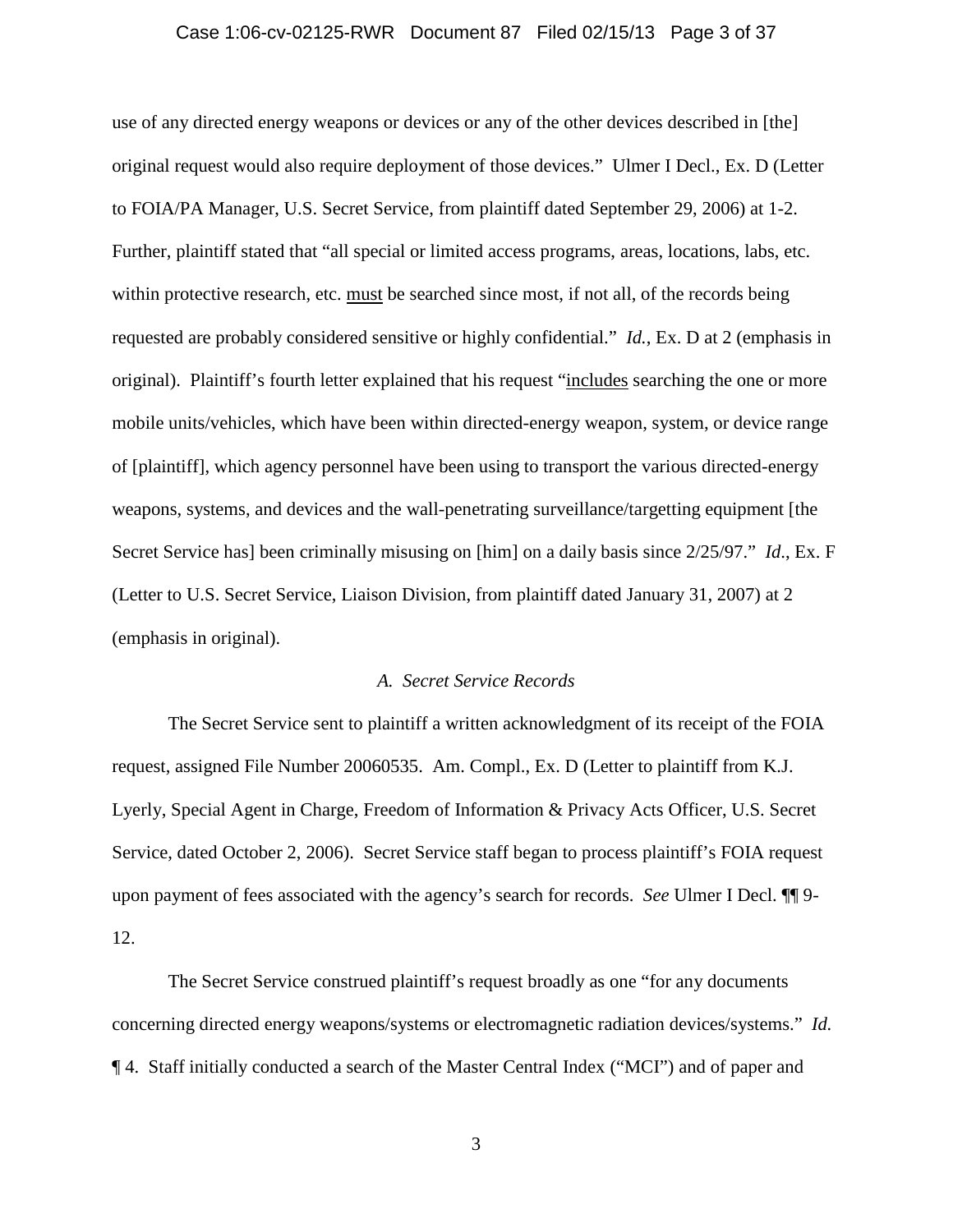### Case 1:06-cv-02125-RWR Document 87 Filed 02/15/13 Page 4 of 37

computer records maintained by the Secret Service's Uniformed Division, Investigative Support Division and Intelligence Division; these searches produced no responsive records. *Id*. ¶¶ 15-16. Staff also determined that the Training component of the Office of Human Resources and Training conducted no training on weapons described in plaintiff's FOIA request, and, therefore, that the office maintained no responsive records. *Id.* ¶ 16. A search of paper records and the internal e-mail network of the Technical Security Division ("TSD"), the division "primarily responsible for compiling information on Secret Service security measures and technologies which could potentially pose a threat to Secret Service protectees or . . . facilities," yielded responsive records, although "none of the responsive material . . . in any way deals with the plaintiff." *Id.* ¶ 17.

Even though the "responsive documents the Secret Service located do not in any way concern the plaintiff," *id.* ¶ 4, the Secret Service nevertheless released them to plaintiff on July 23, 2007, *id.* ¶ 19. It withheld approximately 454 pages of records in their entirety under Exemptions 1, 2, 4, 5, 6, 7(C) and 7(E). *Id.*, Ex. H (Letter to plaintiff from Peter Schurla, Acting Special Agent in Charge, Acting Freedom of Information and Privacy Acts Officer, U.S. Secret Service, dated July 23, 2007) at 2. Subsequent review of the records led to the release of additional documents and information previously withheld. *Id.* ¶ 32. "In order to ensure that plaintiff received all releasable information," on October 11, 2007, the Secret Service released "a complete set of releasable information," explaining that information still was withheld under Exemptions 1, 2, 4, 5, 6, 7(C) and 7(E), *see id.*, Ex. U (Letter to plaintiff from Craig W. Ulmer, Special Agent In Charge, Freedom of Information & Privacy Acts Officer, U.S. Secret Service, dated October 11, 2007) at 1. A third release of records occurred on October 24, 2007, at which time the Secret Service released "an additional seven pages of releasable information," reducing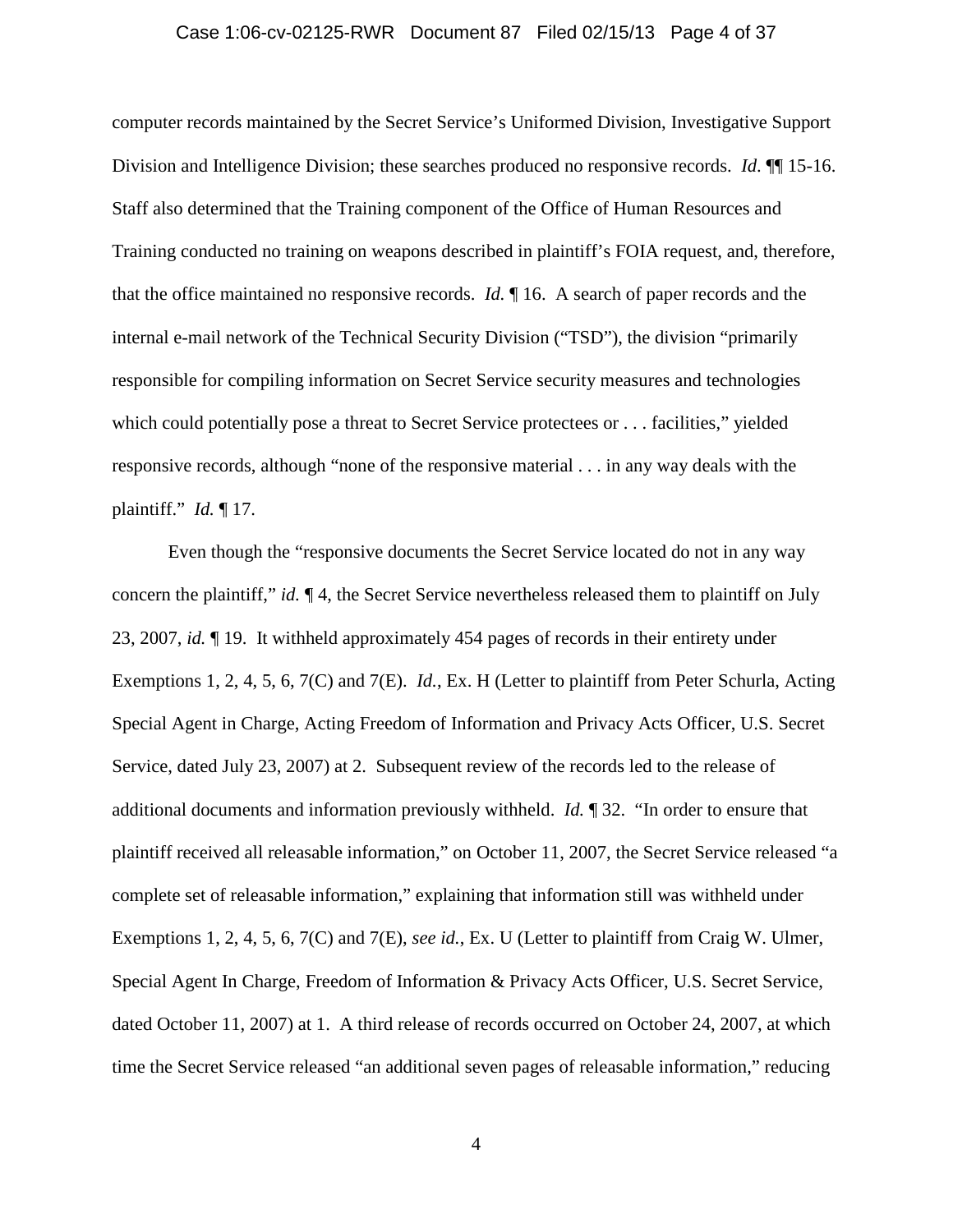### Case 1:06-cv-02125-RWR Document 87 Filed 02/15/13 Page 5 of 37

the number of pages withheld in their entirety to approximately 369 pages. *Id.* ¶ 33; *see id.*, Ex. V (Letter to plaintiff from C.W. Ulmer dated October 24, 2007).

# *B. Referrals*

The Secret Service's searches located records which originated in other federal agencies. Ulmer I Decl. ¶ 19. In accordance with its regulations, *see* 6 C.F.R. § 5.4(c), the Secret Service referred records to the United States Coast Guard, the Department of Energy, the United States Air Force, the United States Navy, the Department of Homeland Security, the Department of Justice, the United States Army, the Federal Aviation Administration, the Department of Defense, the Defense Threat Reduction Agency, and the United States Marine Corps, for each entity's direct response to plaintiff.<sup>[1](#page-4-0)</sup> *See* Ulmer I Decl.  $\P$  20-30.

6 C.F.R. § 5.4(c).

 $\overline{a}$ 

<span id="page-4-0"></span><sup>&</sup>lt;sup>1</sup> With respect to the referral of records, Secret Service regulations provide:

When a component receives a request for a record in its possession, it shall determine whether another component, or another agency of the Federal Government, is better able to determine whether the record is exempt from disclosure under the FOIA and, if so, whether it should be disclosed as a matter of administrative discretion. If the receiving component determines that it is best able to process the record in response to the request, then it shall do so. If the receiving component determines that it is not best able to process the record, then it shall either:

<sup>(1)</sup> Respond to the request regarding that record, after consulting with the component or agency best able to determine whether to disclose it and with any other component or agency that has a substantial interest in it; or

<sup>(2)</sup> Refer the responsibility for responding to the request regarding that record to the component best able to determine whether to disclose it, or to another agency that originated the record (but only if that agency is subject to the FOIA). Ordinarily, the component or agency that originated a record will be presumed to be best able to determine whether to disclose it.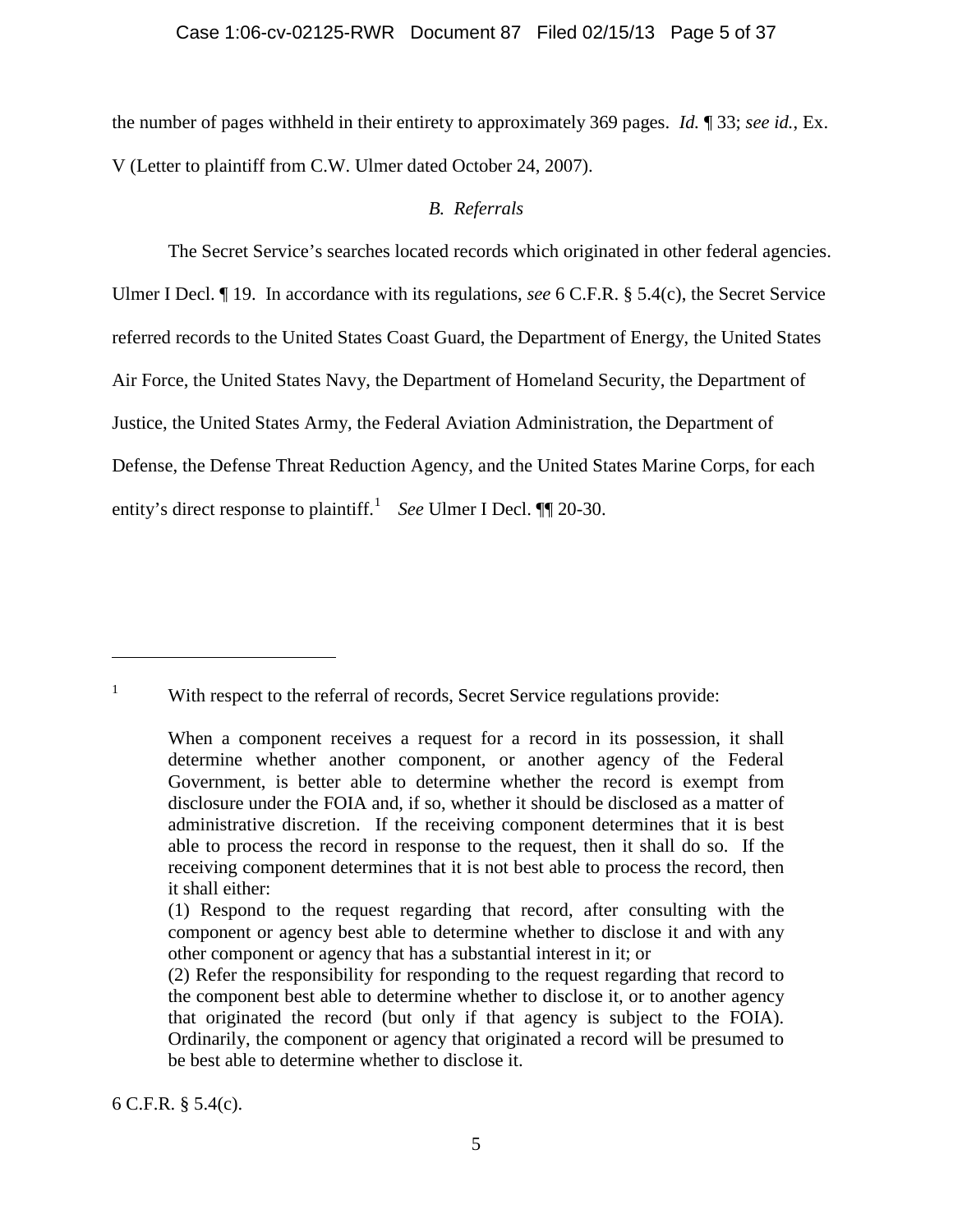#### 1. United States Coast Guard Records

The records referred by the Secret Service to the United States Coast Guard ("Coast Guard") pertained to Underwater Loudhailer technology, *see* Mem. of P. & A. in Supp. of Def.'s Renewed Mot. for Summ. J. ("Def.'s Mem."), Ex. 3 (Decl. of Richard Hansen ("Hansen Decl.")) ¶ 1, which was described as "just a general warning device equivalent to a public address system and was/is NOT a 'Directed Energy Weapon or System.'" Hansen Decl. ¶ 4. In 2003, the Coast Guard's Research and Development Center in Connecticut "was to identify other potential interested [a]gencies, including the [Secret] Service, to evaluate/review the white papers submitted by industry on potential 'Underwater Loudhailer' designs." *Id.* ¶ 3. The Secret Service had no interest in the technology "and refused to even look at/review it; and that was the end/only involvement of the [Secret] Service with that technology." *Id.* Accordingly, the Coast Guard determined that these records were beyond the scope of plaintiff's FOIA request for "Directed Energy Weapon or System." *Id.* ¶ 5. The Coast Guard did not release any information to plaintiff. Def.'s Mem., Ex. 1 (Second Decl. of Craig W. Ulmer ("Ulmer II Decl.")), Ex. A (Letter to plaintiff from T.W. Jones, Captain, U.S. Coast Guard, dated August 28, 2007).

#### 2. Department of Energy Records

The two documents referred by the Secret Service to the Department of Energy ("DOE"), described as "FY 1999 OSS-Sponsored R&D Quad Charts" and "Acoustic Barrier Test Bed," were "actually the title page and body of one single document." Ulmer II Decl., Ex. B (Letter to plaintiff from Larry D. Wilcher, Director, Office of Security Technology and Assistance, Office of Health, Safety and Security, DOE, dated November 5, 2007). The document "summarize[d] the status of a project conducted in the late 1990s to investigate the effect of acoustics on buildings." *Id.* The DOE "d[id] not believe this technology is a directed energy weapon, or that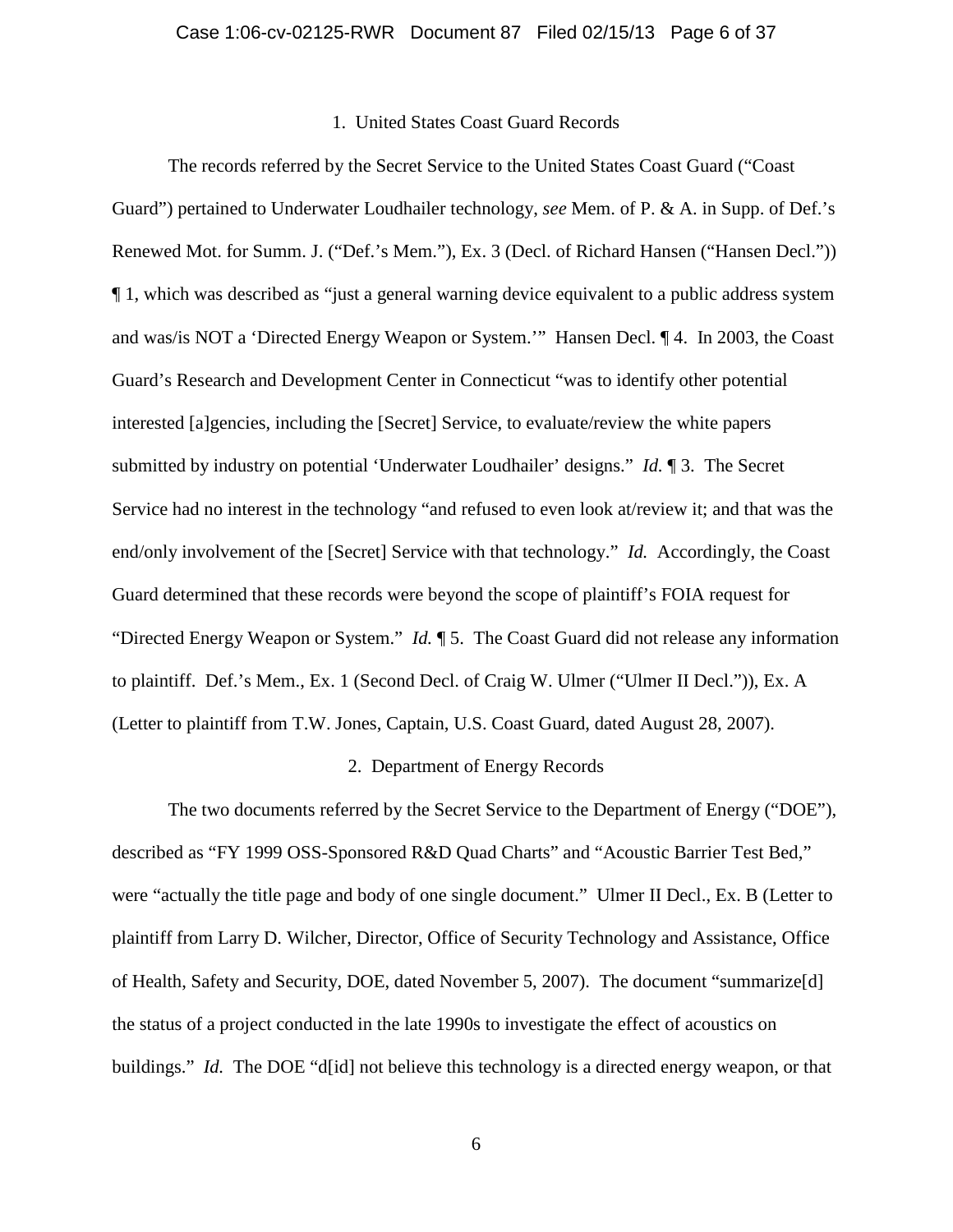### Case 1:06-cv-02125-RWR Document 87 Filed 02/15/13 Page 7 of 37

the project status summary is responsive" to plaintiff's FOIA request, and the DOE released no records then. *Id.* Subsequently, notwithstanding its prior determination that the document was "only marginally responsive," the DOE deemed it "suitable for release" to plaintiff in full. Def.'s Mem., Ex. 2 (Letter to plaintiff from L.D. Wilcher dated April 22, 2009).

## 3. United States Air Force Records

The Secret Service referred to the United States Air Force ("Air Force") two reports titled "Contractor's Progress, Status, and Management Report for the Air Surveillance Integration Project" (39 pages) and "9 February 1999 Status Review Meeting" (148 pages). Def.'s Mem., Ex. 6 (Decl. of Lucius A. Cattles, Jr. ("Cattles Decl.")) ¶¶ 3-4. Both reports were withheld in full under Exemption 1. Cattles Decl. ¶¶ 10-13; *see* Ulmer II Decl., Ex. P (Letter to plaintiff from Gerard Murray, Freedom of Information Act Manager, Headquarters 66th Air Base Wing (AFMC), Hanscom Air Force Base, dated August 21, 2008). The Air Force also withheld "the email addresses, login names, and passwords for military computer systems appearing in the records" under Exemption 2 on the ground that disclosure "could allow an individual to cause harm to government computer systems." Def.'s Mem., Ex. 5 (Decl. of Carolyn Price ("Price Decl.")) at 4 (page number designated by the Court).

Certain other records referred by the Secret Service to the Air Force were in turn forwarded to Kirtland Air Force Base in New Mexico for review. Def.'s Mem., Ex. 4 (Decl. of Tishlyn E. Taylor ("Taylor Decl.")) at 2 (page number designated by the Court). "The records consisted of nine electronic mail messages and a document dated January 31, 2000 from a meeting about laser technologies." Taylor Decl. at 2. The meeting notes were released in full,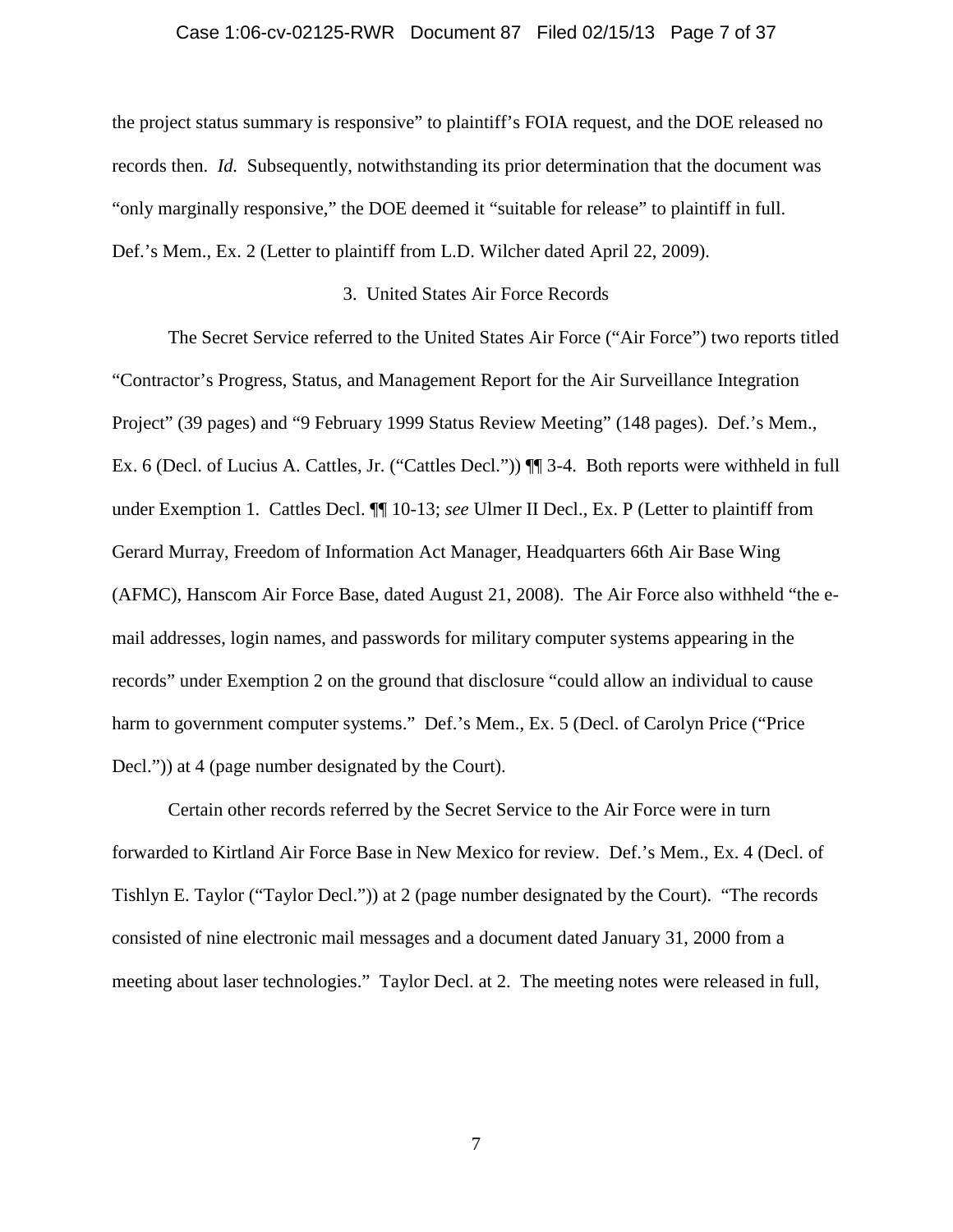### Case 1:06-cv-02125-RWR Document 87 Filed 02/15/13 Page 8 of 37

and the electronic mail messages were released in part after redacting names and personal identifying information about Air Force personnel under Exemption 6. *Id.*[1](#page-7-0)

# 4. United States Navy Records

The United States Navy ("Navy") received records referred by the Secret Service, and "subsequently transferred this material to two of its components," Ulmer II Decl. ¶ 11, the Naval Explosive Ordnance Disposal Technology Division and the Naval Air Systems Command. The former released records in redacted form, withholding personal information under Exemption 6. *Id.*, Ex. D (Letter to plaintiff from the Head of the Employee Resources and Development Division, Naval Explosive Ordnance Disposal Technology Division, Department of the Navy, dated September 10, 2007). The latter released in its entirety a document described as an "email written by Major Thomas F. Daley, (USMC), VH Class Desk Officer, dated 20 February 2001 6:30pm." *Id.*, Ex. E (Letter to plaintiff from William T. Mohn, Associated Counsel, Initial Denial Authority, Naval Air Systems Command, Headquarters, dated April 22, 2008).

# 5. Department of Homeland Security Records

It appears that the Secret Service referred records to the Privacy Office of the Department of Homeland Security ("DHS"), which in turn forwarded records to other DHS divisions.<sup>[2](#page-7-1)</sup> Ulmer II Decl. ¶ 12; Def.'s Mem., Ex. 7 (Decl. of Gayle S. Worthy ("Worthy Decl.")) ¶ 3 & Ex. 8 (Decl. of Nicole Marcson ("Marcson Decl.")) ¶ 3.

The Office of the Under Secretary for National Protection and Programs, National Protection and Programs Directorate ("NPPD"), received 128 pages of potentially responsive

<span id="page-7-0"></span>It appears that information has been withheld from Air Force records under Exemption 7(C). *See* Ulmer II Decl., Ex. H at 2. None of the supporting declarations addresses this point, however.

<span id="page-7-1"></span><sup>2</sup> The U.S. Secret Service, formerly a bureau within the U.S. Department of the Treasury, now is a component of the DHS. Ulmer I Decl. ¶ 1.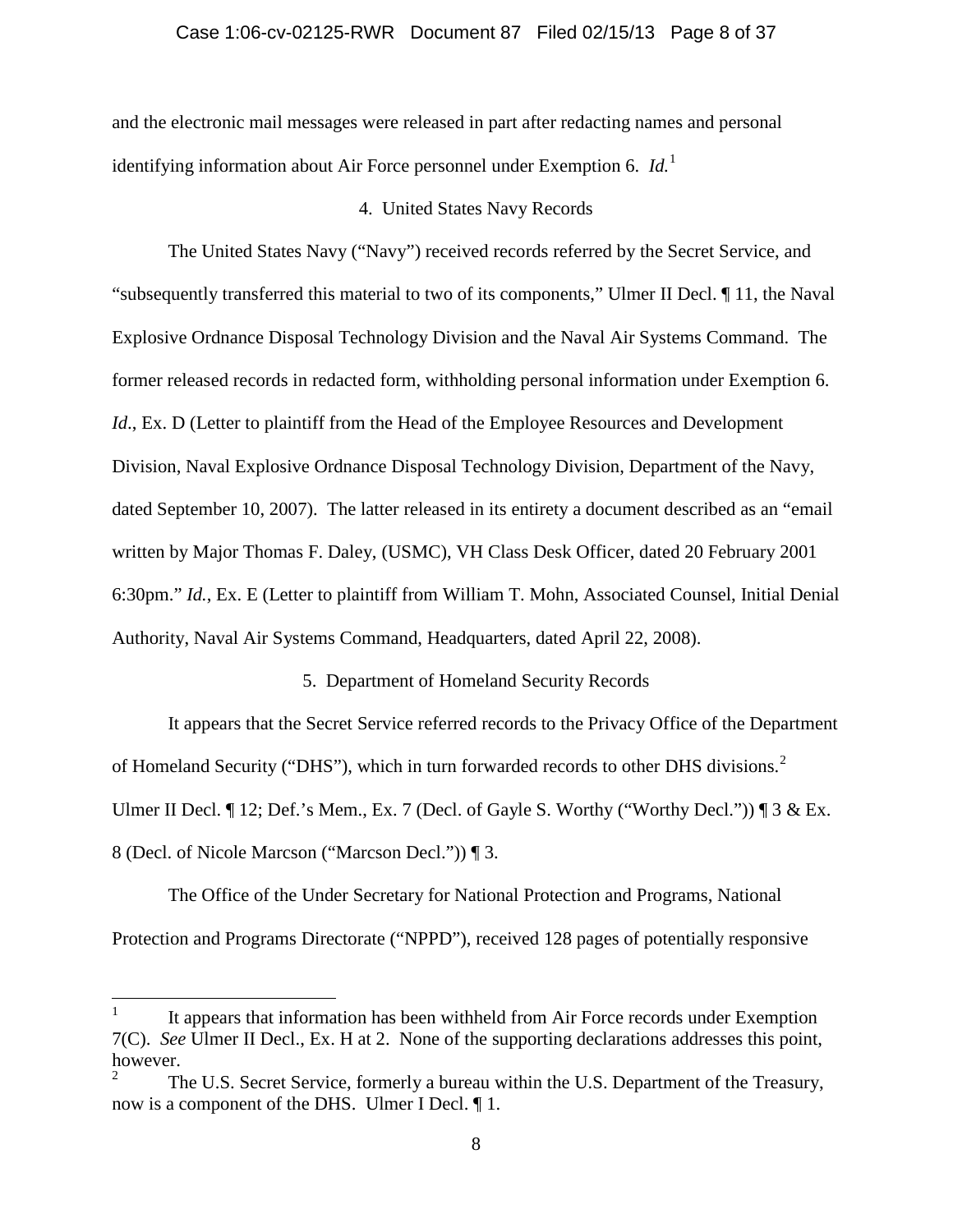#### Case 1:06-cv-02125-RWR Document 87 Filed 02/15/13 Page 9 of 37

records, only nine of which fell under the NPPD's purview. Worthy Decl. ¶¶ 1, 3. These records were in a FOIA request file and contained "a NPPD letter, dated September 12, 2007, addressed to [plaintiff with] a final FOIA response consisting of nine pages." *Id.* ¶ 7. Four of these pages were released in their entirety, and five pages were released in part after having redacted the names, email addresses, phone numbers and other contact information of individuals under Exemption 6. *Id.*; Ulmer II Decl., Ex. F (Letter to plaintiff from Alisa N. Turner, Freedom of Information Act Officer, Initial Denial Authority, NPPD, DHS, dated September 12, 2007) at 1.

The NPPD forwarded to the Science and Technology ("S&T") Directorate a 43-page powerpoint document. Marcson Decl. ¶¶ 2, 5. Although the document "appear[ed] to have absolutely nothing to do with the original FOIA request . . . for records pertaining to the deployment of or research related to 'energy weapons or systems,'" *id.* ¶ 5, S&T released the document in part after having redacted certain information under FOIA Exemption 5. *Id*. ¶ 6; Ulmer II Decl., Ex. G (Letter to plaintiff from Nicole Marcson, Associate General Counsel for Science and Technology, DHS dated August 8, 2008) at 1.

On August 18, 2008, DHS returned to the Secret Service "the remaining documents originally referred to DHS for processing (total of 76 pages) after determining that this material originated from other entities." Ulmer II Decl. ¶ 13. Six of those pages were found to be proprietary material originating from Raytheon Company. *Id*. Raytheon claimed the documents contained trade secrets. The Secret Service withheld two of the six pages in full and released the remaining pages bearing redactions under Exemption 4, *id.* ¶ 14; *see id.*, Ex. I (Letter to Emily Griesy, Freedom of Information and Privacy Acts Branch, U.S. Secret Service, from Thomas J. Finn, Counsel, Raytheon Missile Systems, dated September 12, 2008) at 1, and Exemptions 2, 6,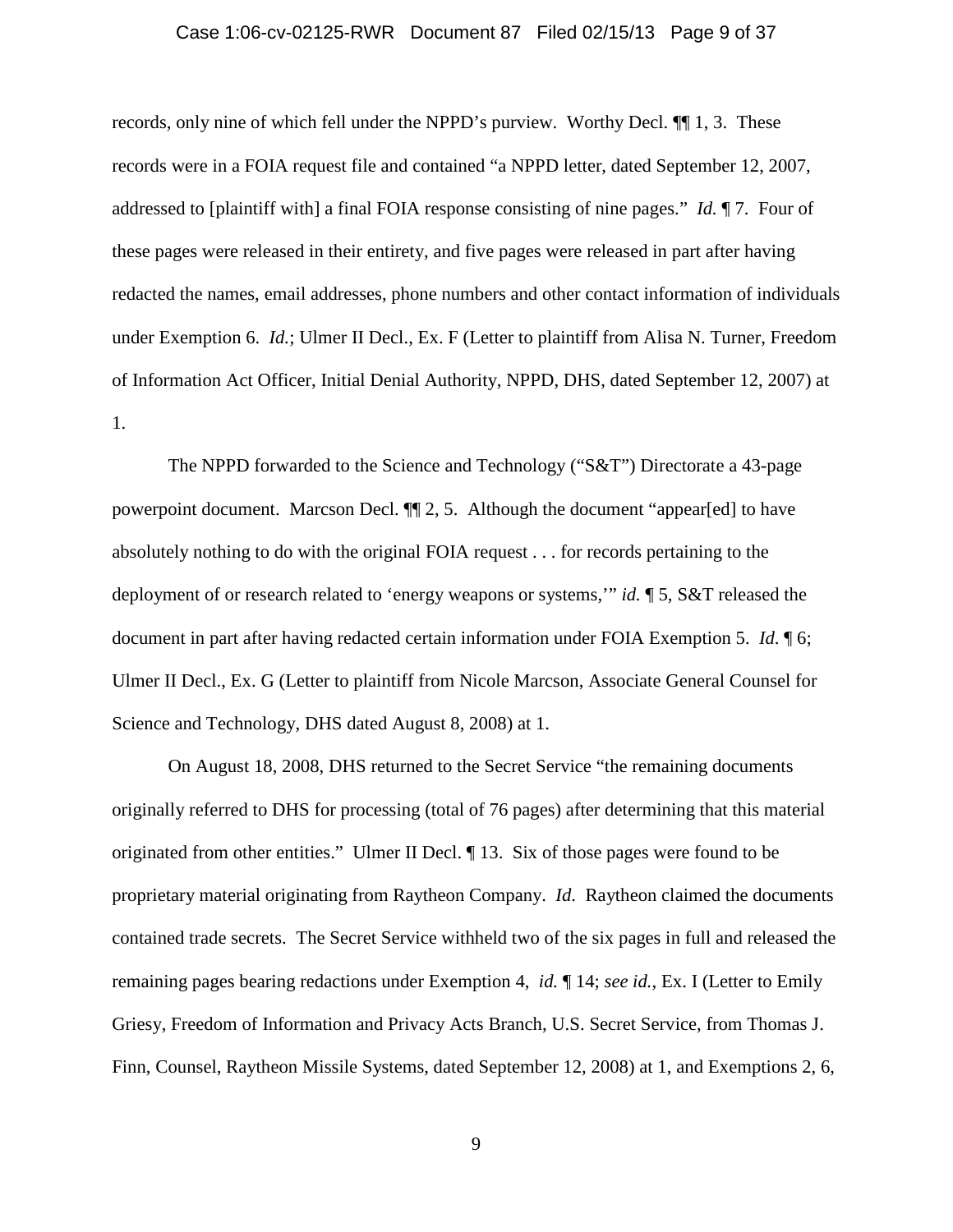### Case 1:06-cv-02125-RWR Document 87 Filed 02/15/13 Page 10 of 37

7(C) and 7(E), *id.*, Ex. J (Letter to plaintiff from C.W. Ulmer dated September 15, 2008) at 1. Fifty-seven of the remaining pages originated from the Department of Defense ("DOD") and were referred to the DOD. Ulmer II Decl.  $\P$  13. The Secret Service released the remaining records after having redacted certain information under Exemptions 2, 5, 6, 7(C) and 7(E). Ulmer II Decl., Ex. H (August 8, 2008 letter from N. Marcson, Associate General Counsel for Science and Technology, DHS) at 1.

### 6. Department of Defense Records

The DOD informed the Secret Service by email on August 26, 2008, regarding the 57 pages referred to the DOD, that "this material was beyond the scope of plaintiff's request, and therefore, DOD was not going to process these documents." Ulmer II Decl. ¶ 13.

# 7. Department of Justice Records

The National Institute of Justice ("NIJ"), within the Justice Department's Office of Justice Programs ("OJP"), is "the research, development and evaluation agency of the U.S. Department of Justice and is dedicated to researching crime control and justice issues," Def.'s Mem., Ex. 9 (Decl. of Dorothy A. Lee ("Lee Decl."))  $\P\P$  1, 4. NIJ provides "objective, independent, evidence-based knowledge and tools to meet the challenges of crime and justice, particularly at the state and local levels." Lee Decl. ¶ 4. The Secret Service referred to the OJP a single [3](#page-9-0)5-page document.<sup>3</sup> *Id.*  $\llbracket 2$ . The OJP released 29 pages in full, "redacted from three ... pages the names of non-federal individuals pursuant to . . . [Exemption 6]," and "redacted from three . . . pages law enforcement information" pursuant to Exemption 7(E). *Id.* ¶ 6; *see* Ulmer II

<span id="page-9-0"></span><sup>&</sup>lt;sup>3</sup> The referral from the Secret Service contained 38 pages: one page was a referral letter, two pages were a copy of plaintiff's FOIA request, and the attachment was 35 pages long. Lee Decl. ¶ 9.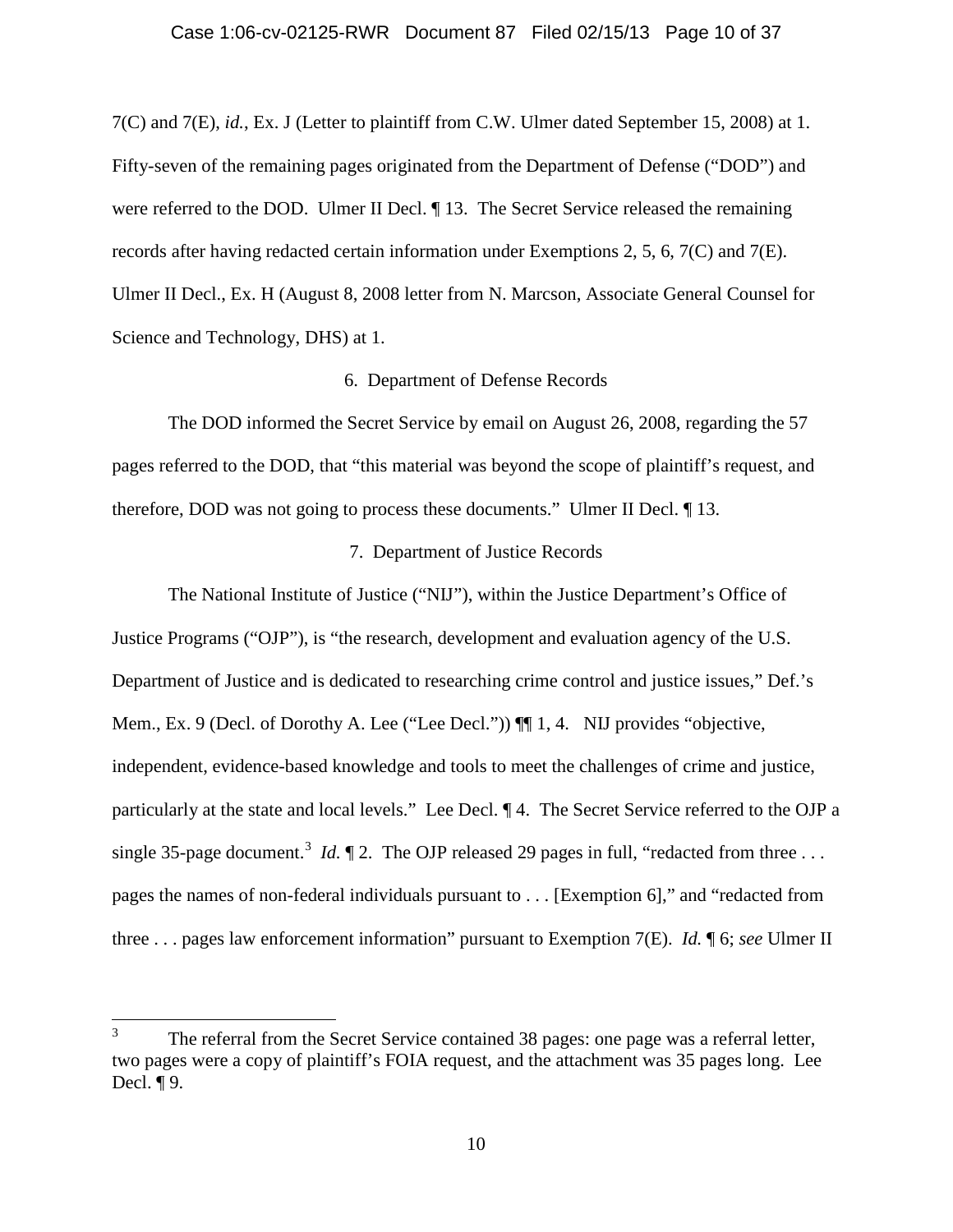Decl., Ex. K (Letter to plaintiff from Rafael A. Madan, General Counsel, Office of Justice Programs, DOJ, dated November 8, 2007).

#### 8. Department of the Army Records

The Department of the Army ("Army") determined that the records referred by the Secret Service, which are not described in the defendant's motion or attachments, were not responsive to plaintiff's FOIA request, and it released no records. Ulmer II Decl. ¶ 16; *see id.*, Ex. L (Letter to plaintiff from Deborah A. Dennis, FOIA Officer, Research, Development and Engineering Command, Department of the Army, dated October 23, 2007).

9. Transportation Security Administration Records

A document erroneously referred by the Secret Service to the Federal Aviation Administration ("FAA") in turn was referred to the Transportation Security Administration ("TSA"). Ulmer II Decl. ¶ 17. TSA released the document in its entirety. *Id*., Ex. M (Letter to plaintiff from Kevin J. Janet, FOIA Officer, Freedom of Information Act Office, TSA, dated August 28, 2008).

# 10. Defense Threat Reduction Agency Records

The Secret Service referred three documents to the Defense Threat Reduction Agency ("DTRA"). Ulmer II Decl. ¶ 18. DTRA determined that "significant portions of these documents are publicly available via the internet," and that other information was exempt from disclosure under Exemption 6. [4](#page-10-0) *Id.*, Ex. N (Letter to plaintiff from Brenda Carter, Freedom of Information Act/Privacy Act Officer, DTRA, dated September 27, 2007) at 1. Accordingly, the DTRA released the records in redacted form. *Id.*

<span id="page-10-0"></span><sup>&</sup>lt;sup>4</sup> The Secret Service reviewed these same pages, and in addition to "the names of government personnel" redacted by the DTRA, the Secret Service "redacted staff names" under Exemption 7(C). Ulmer II Decl., Ex. N at 1*.*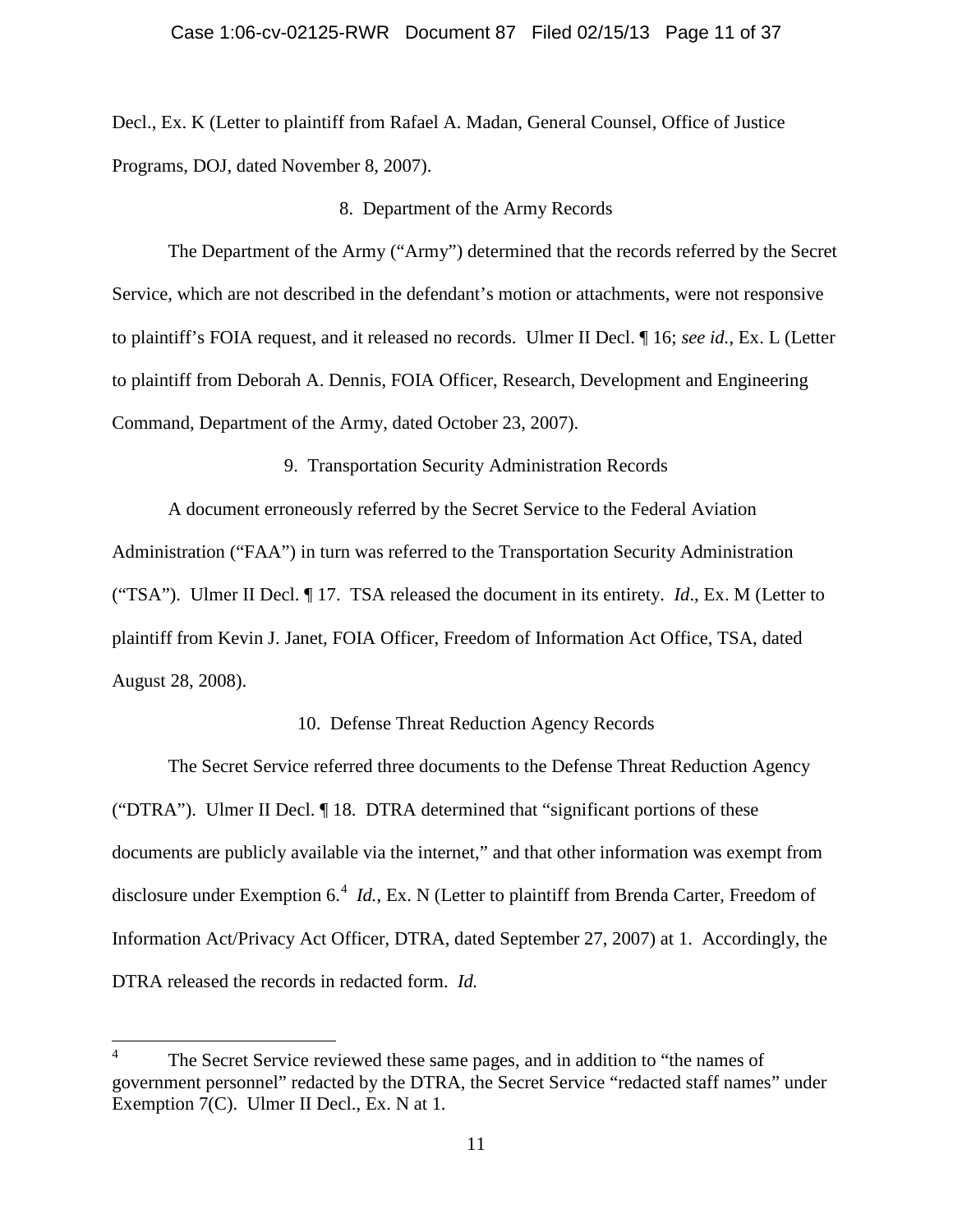11. United States Marine Corps Records

The United States Marine Corps ("USMC") released the records referred by the Secret Service in their entirety. *See* Ulmer II Decl., Ex. O (Letter to plaintiff from John B. Bennett, Counsel, Marine Corps System Command, USMC, dated January 8, 2008).

### II. DISCUSSION

Plaintiff has filed this action in order "to expose the U.S. Secret Service's illegal and desperate attempt to fill a critical void in its protective-mission capabilities as well as enhance those capabilities with various highly-innovative directed-energy weapons ('DEWs'), devices, and related technologies . . . and the covert, out-of-control criminal and professional misconduct which has occurred . . . during that effort." Pl.'s Verified Mem. of Renewed Opp'n to the Def.'s Mot. for Summ. J., Mot. for Order Related to the Def.'s Misuse of the  $(c)(1)$  Exclusion, and Mot. for *In Camera* Review of All Records ("Pl.'s Opp'n") at 2. He asserts that defendant "has covertly, severely, and sadistically misused various, severe-pain-and-discomfort-inducing electromagnetic ('EM') radiation-based technologies on the [p]laintiff more than 125,000 times and other similar (and related) EM-radiation ('EMR') technologies . . . on a continuous, daily basis for more than 12 years." *Id.* at 4-5. The Secret Service moves for summary judgment, arguing that there no genuine issues of material fact as to its compliance with the FOIA and that it is entitled to judgment as a matter of law. Def.'s Mem. at 1.

# *A. Summary Judgment Standard*

The Court grants a motion for summary judgment if the moving party shows that there is no genuine issue as to any material fact and that it is entitled to judgment as a matter of law. Fed. R. Civ. P. 56(a). The moving party bears the burden of demonstrating the absence of a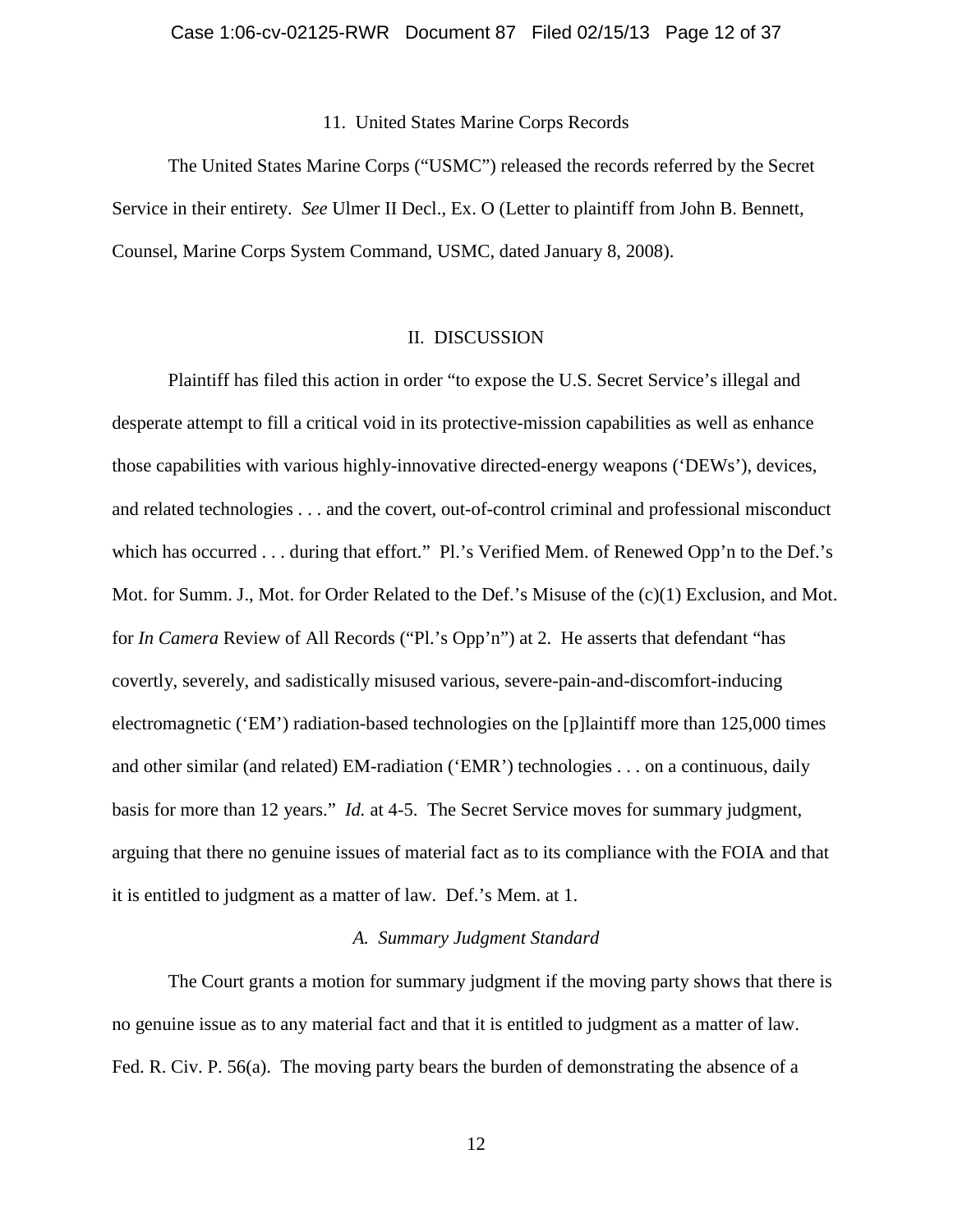#### Case 1:06-cv-02125-RWR Document 87 Filed 02/15/13 Page 13 of 37

genuine issue of material fact. *Celotex Corp. v. Catrett*, 477 U.S. 317, 322 (1986). "[A] material fact is 'genuine' . . . if the evidence is such that a reasonable jury could return a verdict for the nonmoving party" on an element of the claim. *Anderson v. Liberty Lobby, Inc.*, 477 U.S. 242, 248 (1986). Factual assertions in the moving party's affidavits or declarations may be accepted as true unless the opposing party submits his own affidavits or declarations or documentary evidence to the contrary. *Neal v. Kelly*, 963 F.2d 453, 456 (D.C. Cir. 1992). In opposing a summary judgment motion, a party may not "replace conclusory allegations of the complaint or answer with conclusory allegations of an affidavit," *Lujan v. Nat'l Wildlife Fed'n*, 497 U.S. 871, 888 (1990), but rather must "set forth specific facts showing that there is a genuine issue for trial." *Anderson*, 477 U.S. at 248. "[A] plaintiff pursuing an action under FOIA must establish that either: (1) the Vaughn index does not establish that the documents were properly withheld; (2) the agency has improperly claimed an exemption as a matter of law; or (3) the agency has failed to segregate and disclose all nonexempt material in the requested documents." *Schoenman v. Fed. Bureau of Investigation*, 573 F. Supp. 2d 119, 134 (D.D.C. 2008) (citations omitted).

In a FOIA case, the Court may grant summary judgment based on information provided in an agency's affidavits or declarations when they describe "the documents and the justifications for nondisclosure with reasonably specific detail, demonstrate that the information withheld logically falls within the claimed exemption, and are not controverted by either contrary evidence in the record [or] by evidence of agency bad faith." *Military Audit Project v. Casey*, 656 F.2d 724, 738 (D.C. Cir. 1981). Such affidavits or declarations are accorded "a presumption of good faith, which cannot be rebutted by 'purely speculative claims about the existence and discoverability of other documents.'" *SafeCard Servs., Inc. v. Sec. & Exch. Comm'n*, 926 F.2d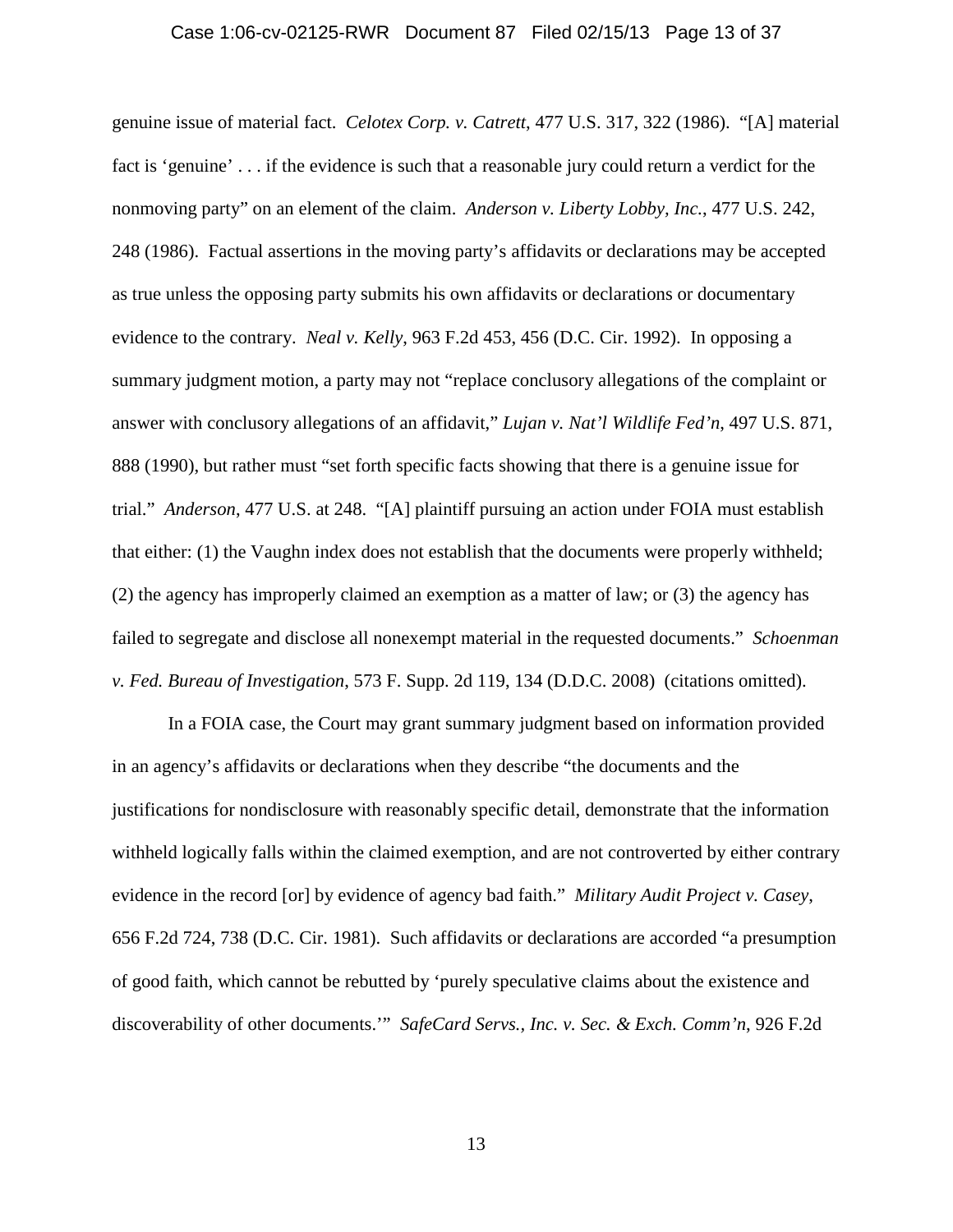### Case 1:06-cv-02125-RWR Document 87 Filed 02/15/13 Page 14 of 37

1197, 1200 (D.C. Cir. 1991) (quoting *Ground Saucer Watch, Inc. v. Cent. Intelligence Agency*, 692 F.2d 770, 771 (D.C. Cir. 1981)).

#### *B. The Secret Service's Searches for Responsive Records*

The Secret Service interpreted plaintiff's FOIA request broadly as one "for any documents concerning directed energy weapons/systems or electromagnetic radiation devices/systems" generally. Ulmer I Decl. ¶ 4. The "responsive documents the Secret Service located do not in any way concern the plaintiff," however. *Id.*

The Secret Service "initially conducted a search for responsive records in the . . . Master Central Index (MCI)[,] . . . an online computer system used by all Secret Service field offices, protective divisions, and headquarters offices, and is the central record keeping system for information on all Secret Service cases." Def.'s Mem., Ex. 10 (Third Decl. of Craig W. Ulmer ("Ulmer III Decl.")) ¶ 5. Using search terms including "electromagnetic radiation weapons/systems" and "directed energy weapons/systems," a search of MCI yielded no responsive records. Ulmer III Decl. ¶ 5.

Staff of its FOIA/PA Office next "determined what Secret Service division would possess information response to 'Direct Energy Devices or Systems,' and 'Electromagnetic Radiation-Emitting Devices or Systems.'" Ulmer I Decl. ¶ 14. Those divisions were: Intelligence, Human Resources and Training, Technical Security, Investigative Support, and Uniformed Divisions, *id.*, as well as the Procurement Division, Ulmer II Decl.  $\P$  12. Searches of these divisions' records, the declarant asserts, were "reasonably likely to produce records responsive to plaintiff's request." Ulmer I Decl. ¶ 18; *see* Ulmer III Decl. ¶ 13.

The Protective Intelligence and Assessment Division ("PID"), formerly the Intelligence Division, is "responsible for overseeing the investigation and evaluation of protective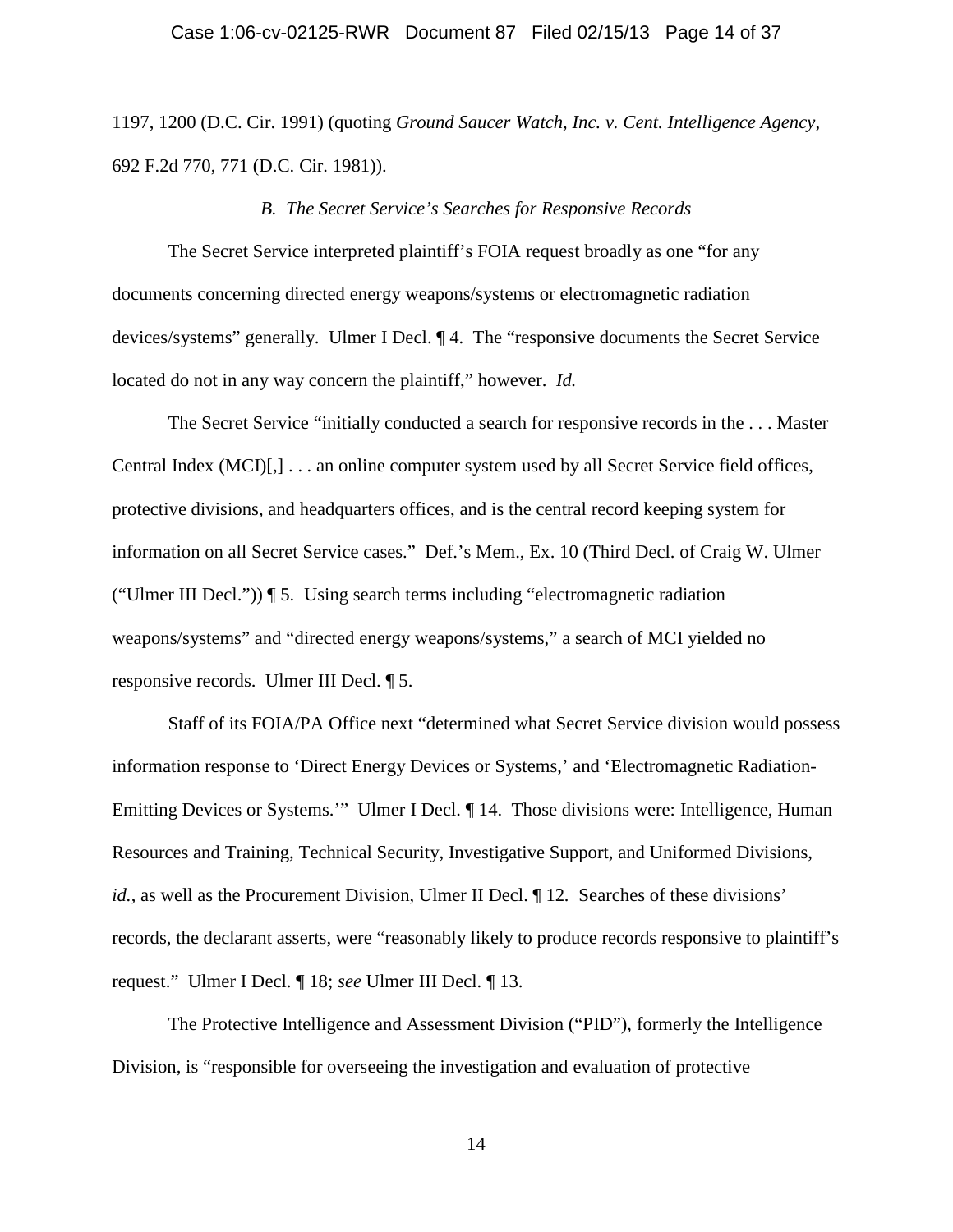### Case 1:06-cv-02125-RWR Document 87 Filed 02/15/13 Page 15 of 37

intelligence subjects and for the receipt, analysis, and dissemination of protective intelligence." Ulmer III Decl., Ex. B (Decl. of William Highsmith ("Highsmith Decl.")) ¶ 2. It maintains information in five databases. Highsmith Decl. ¶ 6. The Protective Research Information Systems Management (PRISM) database is used to "record[] threats, unusual behavior, and background information pertaining to persons and groups of protective interest." *Id.* The Targeted Violence Information Sharing System (TAVISS) database is accessible to multiple law enforcement agencies and "enables participating agencies to collect information on individuals who have exhibited unusual behavior towards protected government officials." *Id.* The Counter-Surveillance Unit Report (CSUR) System reports protective intelligence, *id.*, and the Master Central Index (MCI) database, as described above, is the Secret Service's "central record keeping system on all Secret Service cases." Ulmer III Decl. ¶ 5. A fifth system of records "is solely a list of names maintained in paper format that is used to conduct name checks." Highsmith Decl. ¶ 8.

PID staff conducted a search of PRISM, TAVISS, CSUR and MCI, using the phrases "electromagnetic radio use" and "energy device systems or weapons" as search terms. Highsmith Decl. ¶ 7. The search yielded no responsive records. *Id.* Because the paper records "consist[] solely of a list of names, it would have no records responsive to the plaintiff's FOIA request," and, therefore, no search of the paper records was conducted. *Id.*

The Weapons Ordnance Technology Branch at the James J. Rowley Training Center ("RTC") is a unit within the Secret Service's Office of Human Resources and Training. Ulmer III Decl., Ex. C (Decl. of James A. Galvin ("Galvin Decl.")) ¶¶ 1-2. It is responsible for training Special Agents and Uniformed Division officers. Galvin Decl. ¶ 2. Using the search terms "electromagnetic radiation," "directed energy weapons," and "directed energy systems," RTC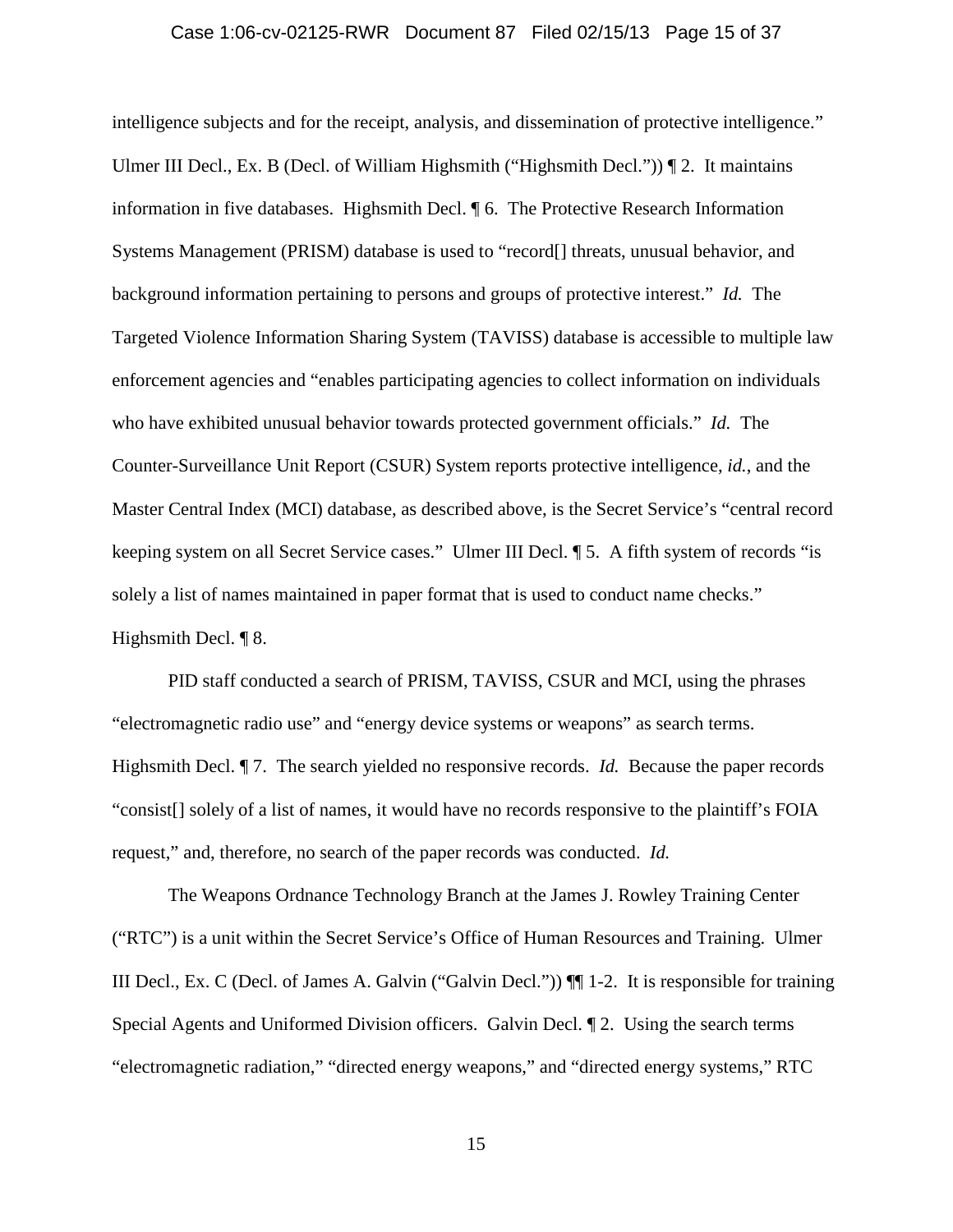#### Case 1:06-cv-02125-RWR Document 87 Filed 02/15/13 Page 16 of 37

staff conducted a search of records maintained in paper format (a library of weaponry research, lesson plans, an inventory of weapons systems in the Weapons/Ordnance Library, administrative files pertaining to weapons testing and acquisition), and electronic records, including "the network drive containing any documents and other files generated or stored by the [Weapons Technology Section]" and the declarant's personal e-mail. *Id*. ¶ 6. No responsive records were located. *Id.* ¶ 7.

The Technical Security Division ("TSD"), an office within the Office of Protective Research, "is responsible for providing technical security and for planning, designing, developing, and implementing technical security equipment and systems in support of the Secret Service's investigative and protective functions." Ulmer III Decl., Ex. D (Decl. of Sharla Gibson ("Gibson Decl.")) ¶ 2. Staff determined that TSD's Science and Technology ("S&T") Subdivision, which performs research and evaluates investigative and protective technologies, is the unit mostly likely to maintain records responsive to plaintiff's FOIA request. Gibson Decl. ¶ 4. Using the search terms "active denial," "directed energy," "high power microwave," "laser," "less than lethal," "radio frequency weapon," and "vehicle mounted active denial system," *id.* ¶ 7, staff searched records maintained in an electronic format, including "the files stored on the computers, e-mail folders stored on computers, and the individual e-mail folders stored on the TSD network e-mail server of S&T personnel who were reasonably likely to maintain records concerning the subject matter of the plaintiff's FOIA request," *id.* ¶ 6. "The work of . . . S&T personnel included research into topical areas addressed or similar to those topics set forth in the plaintiff's FOIA request," and for this reason, responsive records "would most likely be found on their computers and not on the computers of other TSD personnel." *Id.* In addition, staff manually searched records "maintained in a paper format: hardcopy files and digital media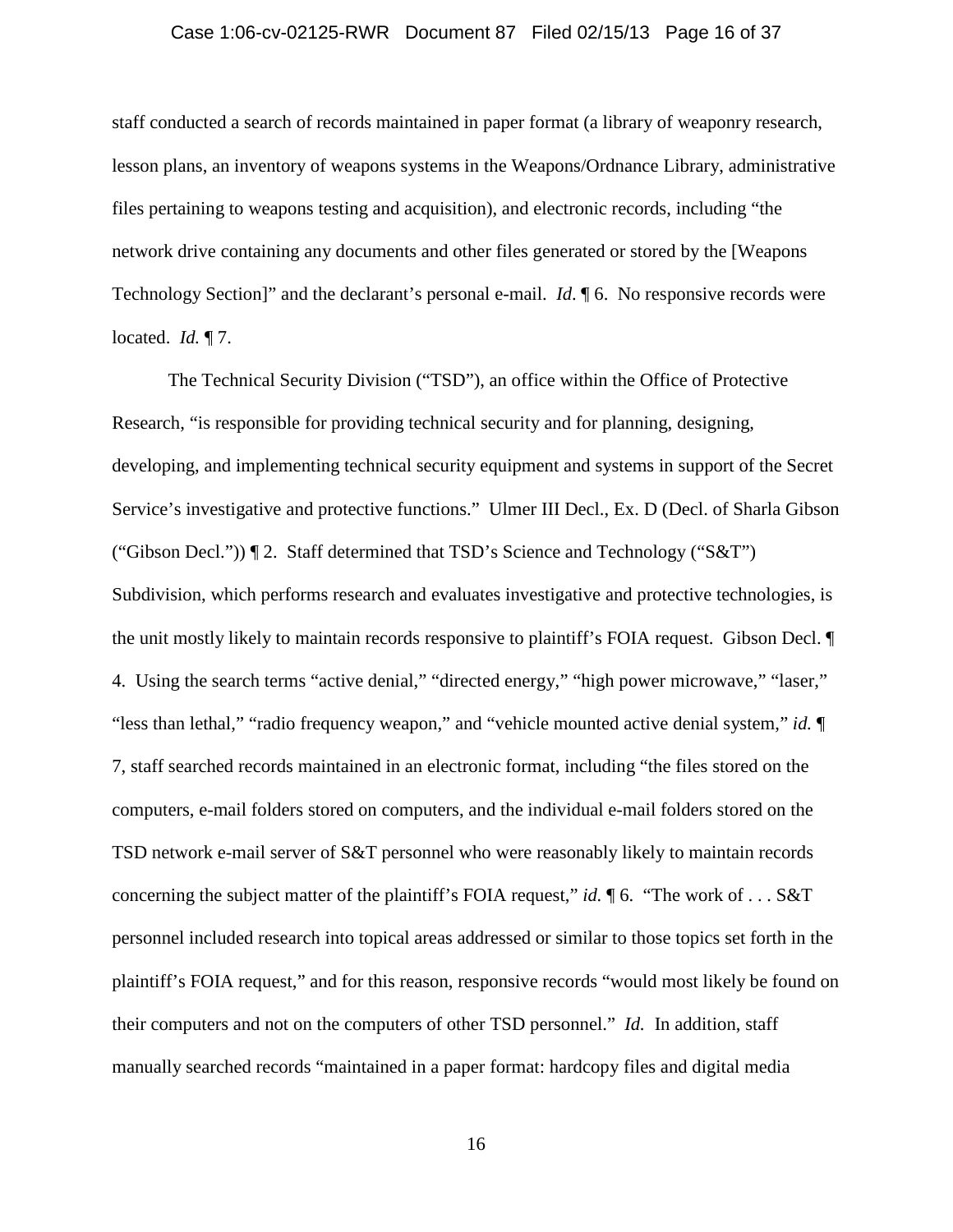### Case 1:06-cv-02125-RWR Document 87 Filed 02/15/13 Page 17 of 37

records stored in the offices of S&T personnel; hardcopy files and digital media records stored in S&T Project Folders . . .; and TSD electronic network drives and folders associated with S&T activities." *Id.* ¶ 8. These searches yielded records described as e-mail messages between S&T personnel and vendors of the types of systems listed in the request, brochures, research papers, journals, articles, and internal documents regarding S&T research. *Id.* ¶ 10. These records were "of a research nature and do not relate to any use by the Secret Service of the types of weapons that are the subject of the plaintiff's FOIA request." *Id.*

The Investigative Support Division ("ISD") "is an office within the Secret Service's Office of Investigations that . . . manages several databases [containing] information regarding Secret Service investigations," and it "maintain[s] all closed Secret Service investigative files." Ulmer III Decl., Ex. E (Decl. of Valarie Wallace ("Wallace Decl."))  $\P$  2. Using the search term "electromagnetic radiation use," ISD staff searched the MCI, the Confidential Informant database, and the Consensual database (containing information about wiretaps); the search yielded no responsive records. Wallace Decl. ¶ 6. Because the remaining databases were "solely . . . statistical databases and databases containing only names and identifying information" presumably about individuals, staff declined to search these records because they were not likely to contain records responsive to plaintiff's FOIA request. *Id.* ¶ 7.

The Uniformed Division is divided into the Office of the Chief and four operational branches, and the Office of the Chief includes the Central Files Unit ("CFU"). Ulmer III Decl., Ex. F (Decl. of Sergeant Timothy P. DeMar ("DeMar Decl.")) ¶ 6. The CFU "maintains the records of the Office of the Chief as well as scanned duplicates of the log books of the four operational branches." DeMar Decl. ¶ 6. Log books record incidents and appointments. *Id.* ¶ 7. Each operational branch conducted a search of its respective administrative files and log book,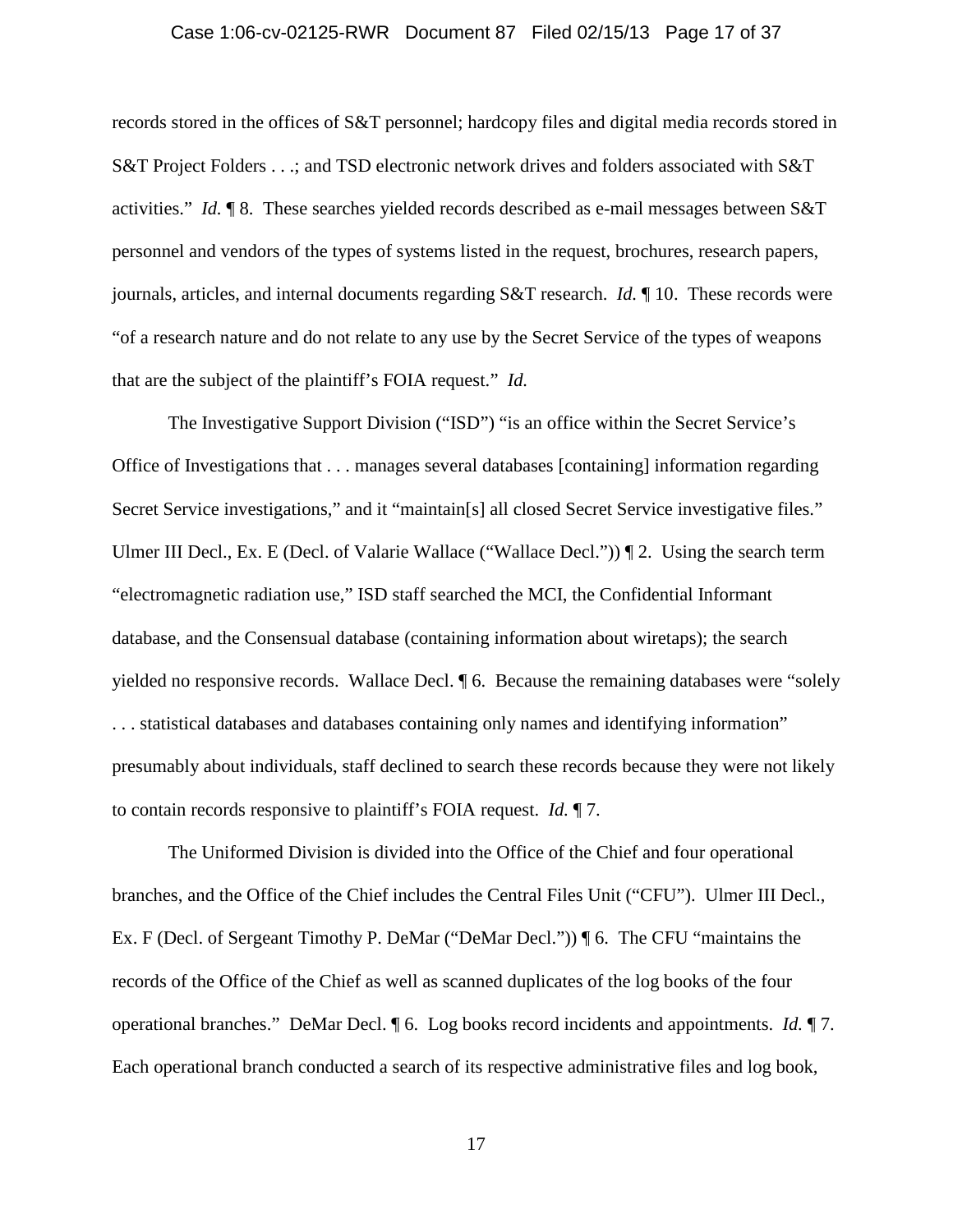### Case 1:06-cv-02125-RWR Document 87 Filed 02/15/13 Page 18 of 37

both of which are maintained in electronic format. *Id.* A CFU representative conducted an electronic and a manual search of the CFU log book, the log books of the operational branches scanned into a central records system, and the administrative files of the Office of the Chief. *Id.* In each instance, the search terms "directed energy weapons," "directed energy systems," and "electromagnetic weapons" were used. *Id.* ¶ 8. No responsive records were located. *Id.*

The Procurement Division, located within the Office of Administration, "is responsible for entering into and overseeing contracts . . . to provide services or equipment to the Secret Service," Ulmer III Decl., Ex. G (Decl. of David J. Dawson ("Dawson Decl.")) ¶ 2, and its Procurement Policy & Programs Branch "is responsible for establishing all procurement and procurement-related policies and procedures . . . and managing all procurement systems," Dawson Decl. ¶ 3. The procurement system database (PRISM) contains "[s]ubstantive information on every contract to which the Secret Service is a party." *Id*. ¶ 6. It is searched by fields, and staff conducted a search of four fields: line item description (a detailed list of items provided under the contract), vendor name, description of the contract, and issuing office, *id.*, using the phrases "electromagnetic system," "electromagnetic weapons," and "energy weapons" as search terms, *id.* ¶ 7. No responsive records were located. *Id.*

According to plaintiff, the Secret Service released "absolutely no records relating to the agency's development, testing, or deployment of the real-life DEWs and DETs[.]" Pl.'s Opp'n at 20. He contends that the Secret Service "has absolutely not performed its statutory duty and there are still serious questions about the thoroughness of its searches, the completeness of its releases of documents, the truthfulness of its disclosures and declarations, and the appropriateness of its claim of exemptions." *Id.* at 32-33 (emphasis in original). He asserts that individuals within the Secret Service "have established a covert group within the agency which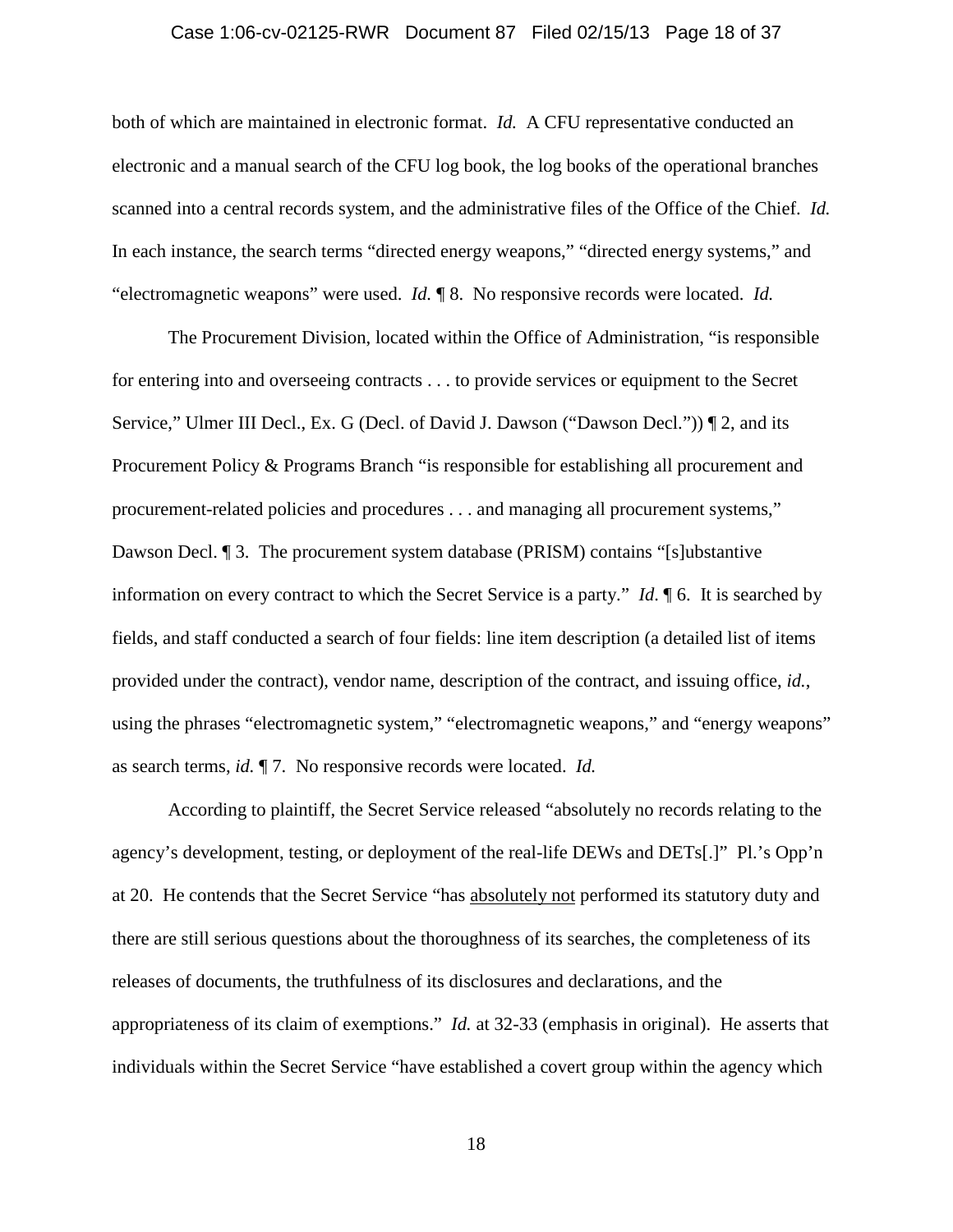#### Case 1:06-cv-02125-RWR Document 87 Filed 02/15/13 Page 19 of 37

goes to great lengths to protect [its] criminal interests," that these individuals successfully have "circumvent[ed] the usual record keeping requirements, and they have circumvented the ability of the normal FOIA/PA requester to get information related to their illegal activities and extremely advanced equipment." *Id.* at 34-35. To support these contentions, plaintiff submits copies of correspondence and articles for the purpose of establishing the existence of directedenergy technology, *see id.*, Ex. A-H, J, and N, yet none of these documents directly addresses whether the Secret Service maintains records responsive to plaintiff's FOIA request. Proof that such weapons systems or technologies exist does not establish that the Secret Service maintains or unlawfully withholds records pertaining to these matters.

With respect to the agency's supporting declarations, plaintiff alleges that the Secret Service "has lied in a declaration to a federal court before about the very same subject it is now being asked to write a declaration about again," Pl.'s Opp'n at 36 (emphasis in original), presumably a reference to his allegation that examining doctors relied on "the agency's perjured declaration in misdiagnosing [p]laintiff as mentally ill," *id.* at 33, leading a court to find him incompetent to stand trial in a prior criminal case, *see id*. at 14, 30; *see United States v. Friedman*, No. Cr. S-03-0060, 2006 WL 3741850, at \*1 (E.D. Cal. Dec. 19, 2006) (recounting plaintiff's indictment for making threats against federal law enforcement officers in violation of 18 U.S.C. § 115, involuntary commitment to the custody of the Attorney General for treatment under 18 U.S.C. § 4241(d), subsequent commitment under 18 U.S.C. § 4246, and dismissal of the indictment under Fed. R. Crim. P. 48(a) when it was determined that plaintiff could not proceed to trial due to his mental condition); *see also United States v. Friedman*, 366 F.3d 975, 976-77 (9th Cir. 2004) (describing the underlying criminal offense). If the agency has lied before, plaintiff suggests, its declarations in this case are suspect. Finally, plaintiff accuses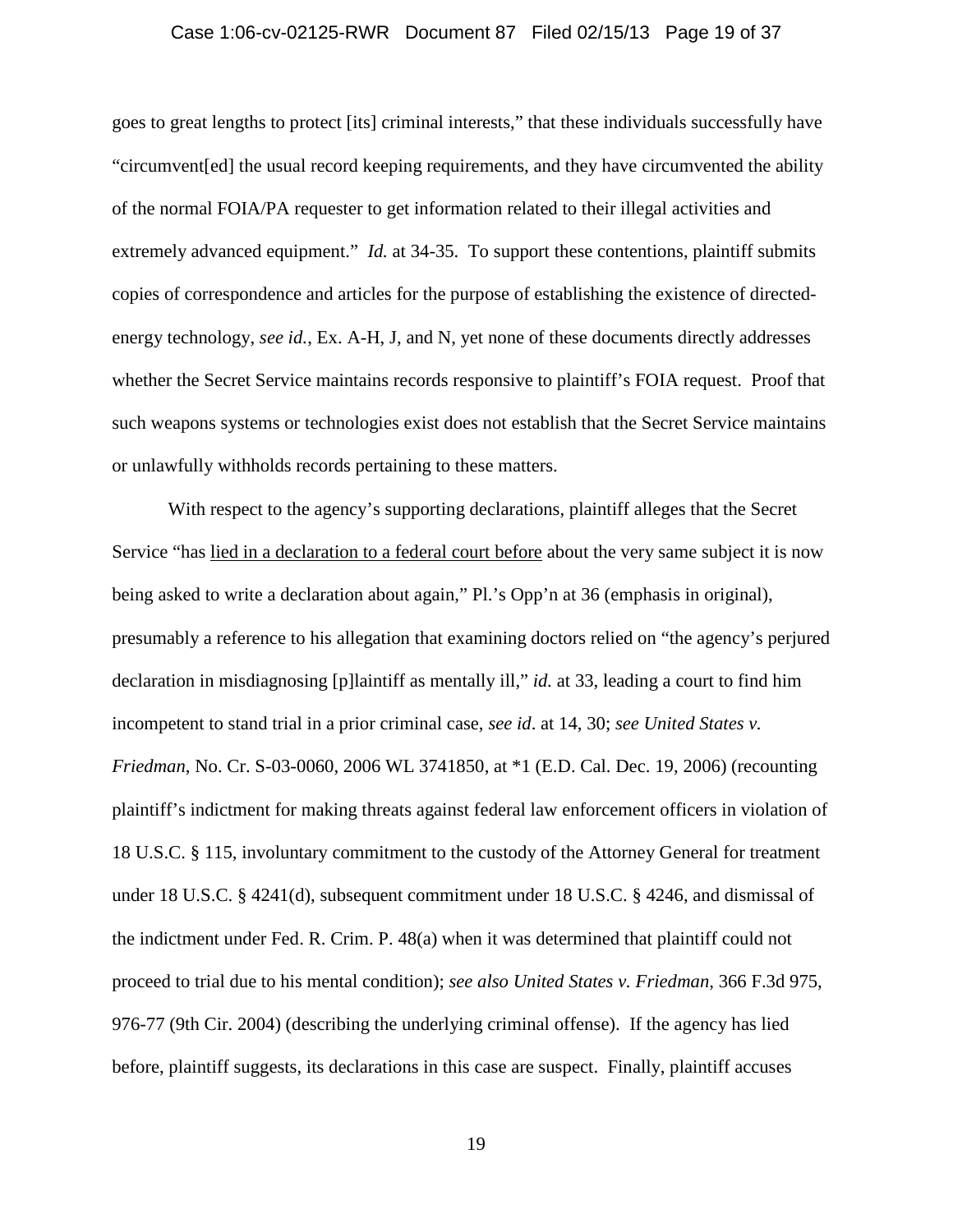# Case 1:06-cv-02125-RWR Document 87 Filed 02/15/13 Page 20 of 37

defendant of acting in bad faith "to hide its criminal and professional misconduct and to avoid the extremely bad publicity which will occur when the truth . . . is made public." Pl.'s Opp'n at 3.

The Secret Service's supporting declarations are accorded a presumption of good faith, and plaintiff's conjecture as to covert activity within the agency to prevent FOIA disclosures does not rebut the presumption. *See Vento v. Internal Revenue Serv.*, 714 F. Supp. 2d 137, 145 (D.D.C. 2010) (finding that plaintiffs' speculation that other documents exist did not rebut presumption of good faith accorded to agency's declaration); *Schmidt v. Shah*, No. 08-2185, 2010 WL 1137501, at \*6 (D.D.C. Mar. 18, 2010) (concluding that search was not inadequate merely because it did not locate every record the requester believed to exist); *Harrison v. Fed. Bureau of Prisons*, 681 F. Supp. 2d 76, 85 n.6 (D.D.C. 2010) (rejecting requester's argument that agency's failure to produce a particular record is evidence of bad faith).

Plaintiff also cites his January 31, 2007 letter, *see* Ulmer I Decl., Ex. F, which asks "that the vehicles in which the DEWs and DETs are mounted or contained also be searched," Pl.'s Opp'n at 38, yet this search has not been done. He believes that "the bulk (or all) of the agency's records related to its DEW/DET activities could be located on computer hard drives or other computer storage devices in the vehicles and nowhere else." *Id.* at 39. In his view, the agency "must provide an accurate declaration identifying that they were searched, what was discovered, if anything, and describe[] the record storage or retrieval system . . . within the vehicles." *Id*. In addition to the vehicles, plaintiff contends that his FOIA request "includes equipment obtained by any means," for example, equipment borrowed from the military. *Id.* at 40.

For purposes of the FOIA, the term "records" does not include tangible objects. *See Nichols v. United States*, 325 F. Supp. 130, 135-36 (D. Kan. 1971) (holding that guns, bullets and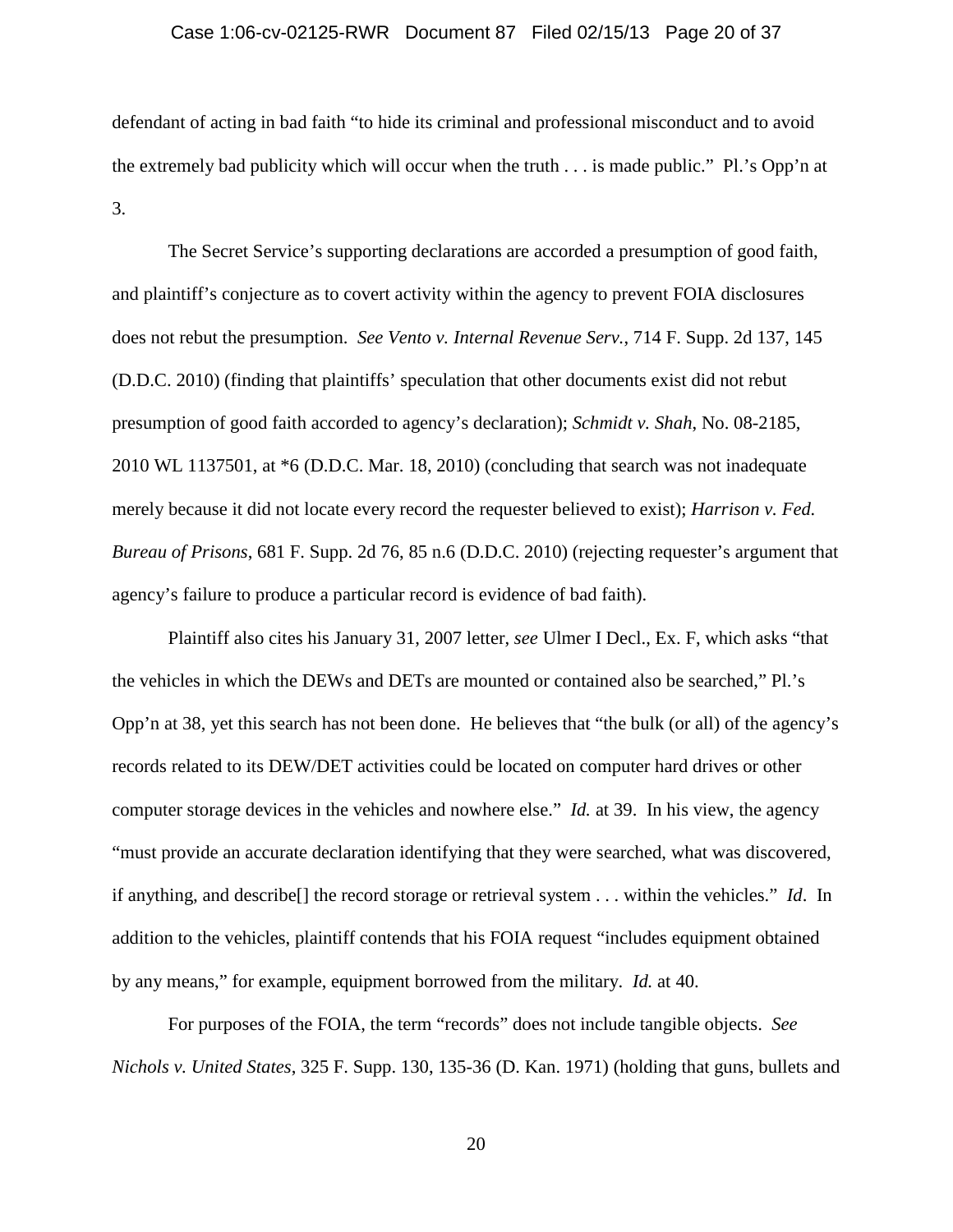#### Case 1:06-cv-02125-RWR Document 87 Filed 02/15/13 Page 21 of 37

clothing worn by President Kennedy at the time of his assassination are not "records"), *aff'd*, 460 F.2d 671 (10th Cir.), *cert. denied*, 409 U.S. 966 (1972). Furthermore, the Secret Service "did not search . . . mobile vehicles transporting directed energy weapons systems because the Secret Service deploys no such vehicles." Ulmer II Decl.  $\P$  5. Thus, vehicles and other equipment are not records under the FOIA, and the Secret Service was under no obligation to search for them or to search their contents.

Based on the Secret Service's supporting declarations, absent a showing by plaintiff that the agency's declarations are not entitled to a presumption of good faith, the Court concludes that the searches were reasonably calculated to locate records response to plaintiff's FOIA request.

*C. Exemptions*

# 1. Exemption 1

Exemption 1 protects matters that are:

specifically authorized under criteria established by an Executive order to be kept secret in the interest of national defense or foreign policy and . . . are in fact properly classified pursuant to such Executive order[.]

5 U.S.C. § 552(b)(1). In a FOIA case, the Court determines *de novo* whether an agency properly withheld information under a claimed exemption, *see, e.g., King v. U.S. Dep't of Justice,* 830 F.2d 210, 217 (D.C. Cir. 1987), even if national security matters are at issue, *see Halperin v. Cent. Intelligence Agency*, 629 F.2d 144, 148 (D.C. Cir. 1980). Courts generally defer to agency expertise in national security matters, however. *See, e.g., Taylor v. Dep't of the Army,* 684 F.2d 99, 109 (D.C. Cir. 1982) (according "utmost deference" to classification affidavits); *Goland v. Cent. Intelligence Agency*, 607 F.2d 339, 352 (D.C. Cir. 1978); *see also Krikorian v. Dep't of State*, 984 F.2d 461, 464-65 (D.C. Cir. 1993) (acknowledging "unique insights" of executive agencies responsible for national defense and foreign relations). An agency still bears the burden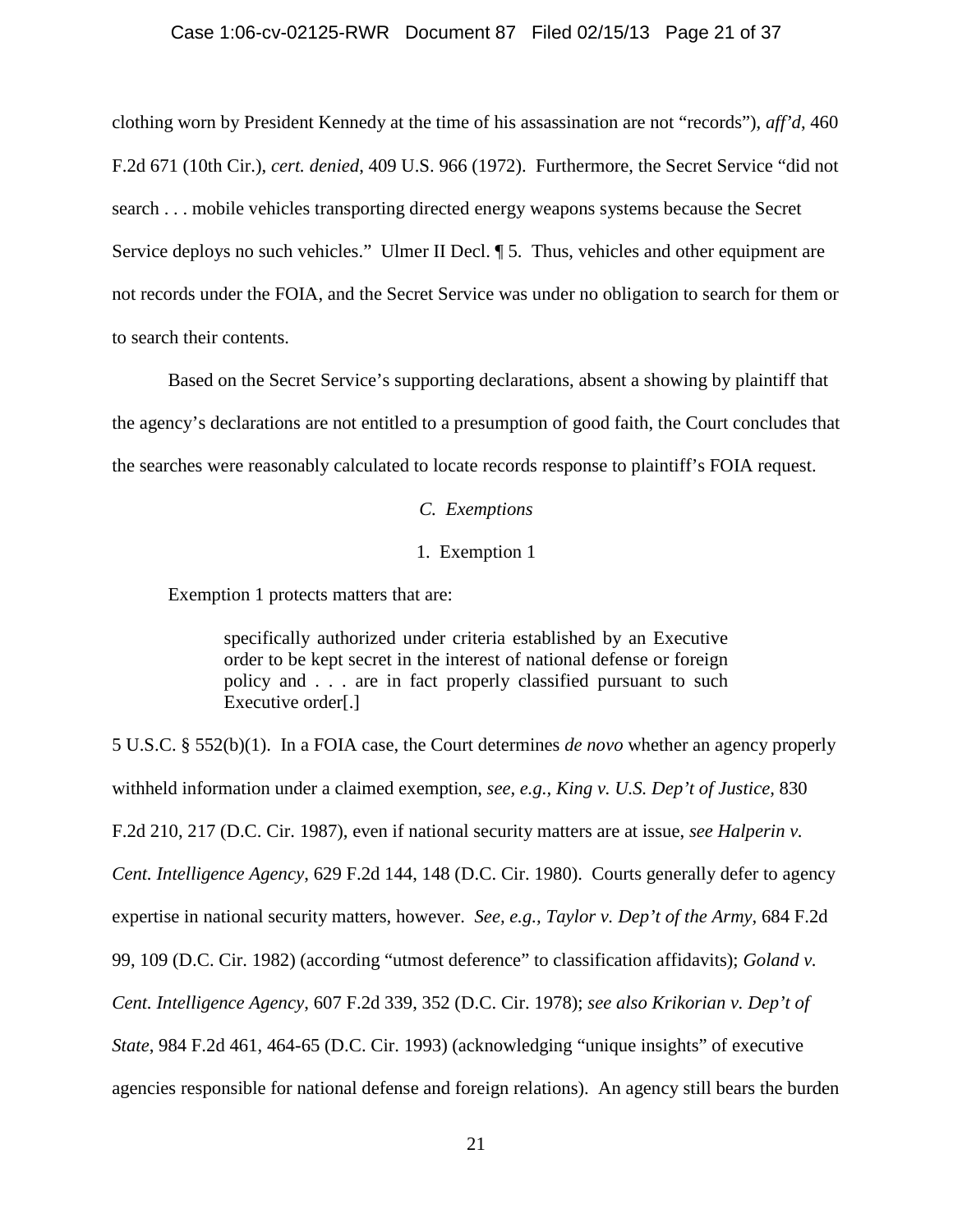# Case 1:06-cv-02125-RWR Document 87 Filed 02/15/13 Page 22 of 37

of establishing that documents are properly classified and thus clearly exempt from disclosure, *see Founding Church of Scientology of Wash., D.C., Inc. v. Bell*, 603 F.2d 945, 949 (D.C. Cir. 1979) (citing 5 U.S.C. § 552(a)(4)(B)), and "conclusory affidavits that merely recite statutory standards, or are overly vague or sweeping will not, standing alone, carry the government's burden." *Larson v. Dep't of State*, 565 F.3d 857, 864 (D.C. Cir. 2009) (citing *Hayden v. Nat'l Sec. Agency*, 608 F.2d 1381, 1387 (D.C. Cir. 1979)).

Pursuant to Executive Order 12958, Fed. Reg. 19,825 (Apr. 20, 1995), as amended by

Executive Order 13292, 68 Fed. Reg. 15,315 (Mar. 28, 2003), an agency may classify

information only if all of the following conditions are met:

- (1) an original classification authority is classifying the information;
- (2) the information is owned by, produced by or for, or is under the control of the United States Government;
- (3) the information falls within one or more of the categories of information listed in section 1.4 of this order; and
- (4) the original classification authority determines that the unauthorized disclosure of the information reasonably could be expected to result in damage to the national security, which includes defense against transnational terrorism, and the original classification authority is able to identify or describe the damage.

Exec. Order No. 13292 § 1.1(a). There are three classification levels (top secret, secret and

confidential), *id.* § 1.2(a), and such classified information must fall within one of the following

categories:

- (a) military plans, weapons systems, or operations;
- (b) foreign government information;
- (c) intelligence activities (including special activities), intelligence sources or methods, or cryptology;
- (d) foreign relations or foreign activities of the United States, including confidential sources;
- (e) scientific, technological, or economic matters relating to the national security, which includes defense against transnational terrorism;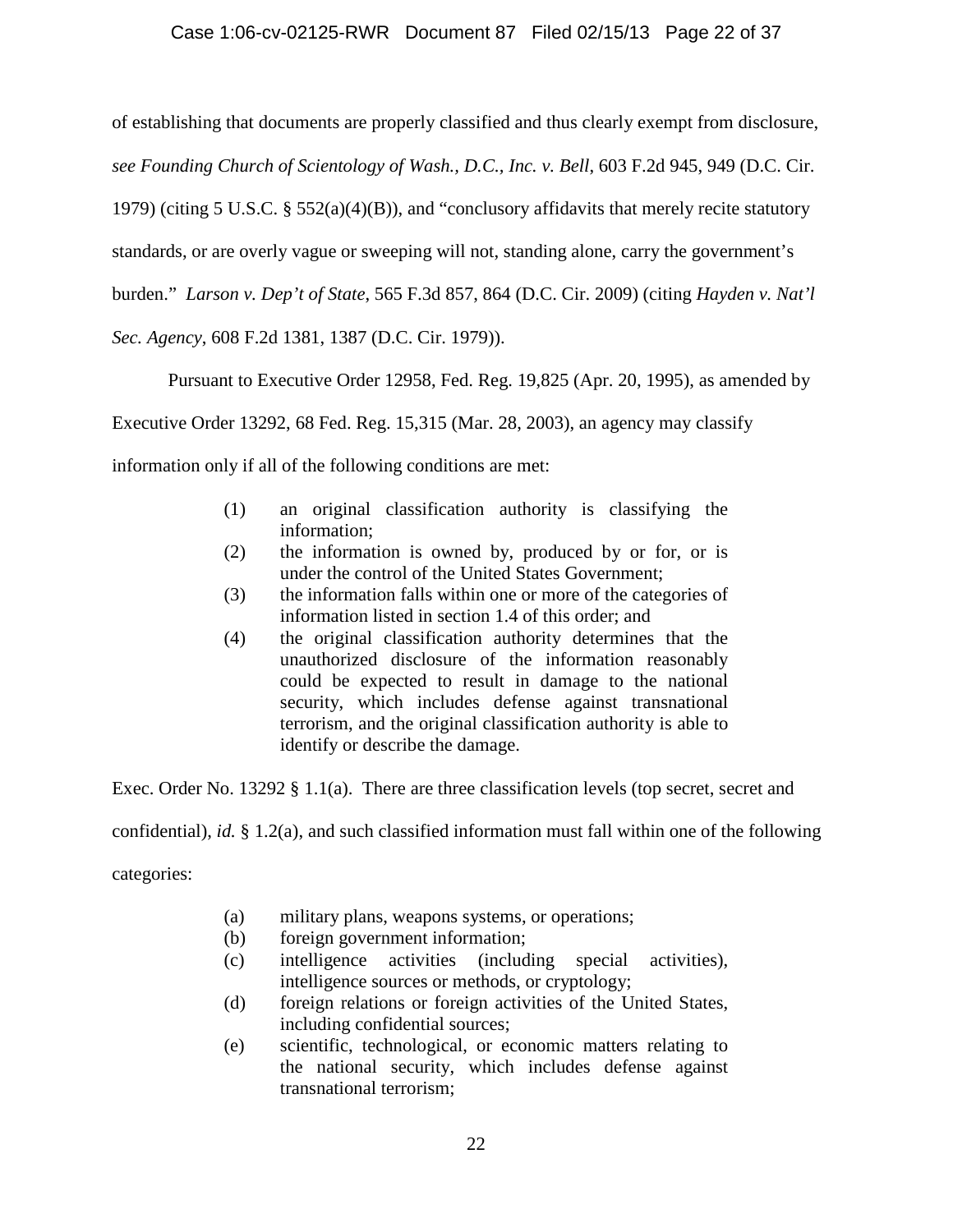- (f) United States Government programs for safeguarding nuclear materials or facilities;
- (g) vulnerabilities or capabilities of systems, installations, infrastructures, projects, plans, or protection services relating to the national security, which includes defense against transnational terrorism; or
- (h) weapons of mass destruction.

*Id.* § 1.4.

### a. Secret Service

Under Exemption 1, the Secret Service withholds four reports (270 pages of records) in their entirety. Ulmer I Decl. ¶¶ 36, 38. One report "outlines security measures in place at the White House to thwart aerial attacks," and the remaining three reports "concern potential countermeasures that could be used in an attempt to thwart air defense security measures at Secret Service protected facilities including the White House," *id*. ¶ 36. The declarant states that Secret Service classification officials who have reviewed these reports determined that they should remain classified, *id.* ¶ 37, because they contain information about "vulnerabilities or capabilities of systems, installations, infrastructures, projects, plans or protection services relating to the national security as well as scientific, technological, or economic matters relating to the national security," *id.* ¶ 35, the unauthorized disclosure of which "reasonably could be expected to result in damage to national security[,]" *id*. If these reports were released, the declarant states that information contained therein "could clearly be used to identify the vulnerabilities and capabilities of the air defense system at the White House and other Secret Service protected facilities," thus placing "the lives of the President, Vice-President, and other Secret Service protectees in danger," and, in turn, having "a direct and serious impact on national security." *Id.* ¶ 37.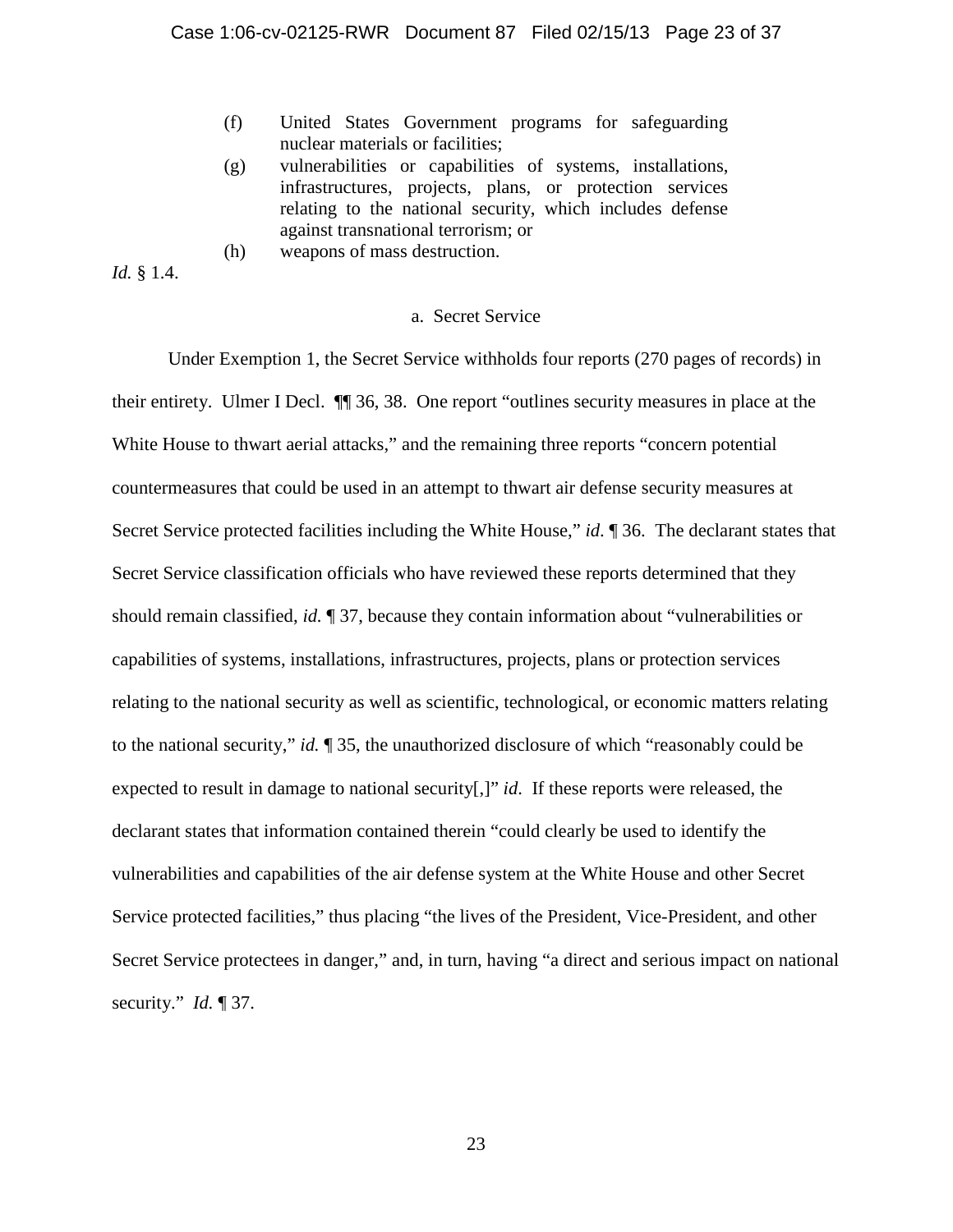#### b. Air Force

The relevant records are: a 39-page report titled "Contractor's Progress, Status, and Management Report for the Air Service Integration Project," and a 148-page document titled "9 February 1999 Status Review Meeting." Cattles Decl. ¶ 4. The documents "originated as part of a project at MIT Lincoln Laboratory that became sponsored by [the Air Force Electronic Systems Division]." *Id*. ¶ 5. According to the declarant, who is the former program manager for the Enhanced Region Situational Awareness program, *id.* ¶ 2, and is the classification authority with respect to this project, *id.*  $\sqrt{ }$  5, both documents are under the government's control, "were originally properly classified and . . . presently they remain classified . . . and are marked at the 'Secret' level [because] the unauthorized disclosure of this information reasonably could be expected to cause serious damage to national security," *id*. ¶ 10. Specifically, information in the documents "relates to the national security of the national capit[a]l region," and disclosure of these documents "could reveal vulnerabilities that would allow the system to be defeated." *Id.* ¶ 11 (emphasis omitted). The declarant avers that these documents "meet one of the criteria of section 1.4(a and g), E.O. 12958, as amended," *id*. ¶ 10, meaning that the reports concern "military plans, weapons systems, or operations" within the meaning of § 1.4(a) as well as "vulnerabilities or capabilities of systems, installations, infrastructures, projects, plans, or protection services relating to the national security, which includes defense against transnational terrorism" within the meaning of  $\S 1.4(g)$ .

Plaintiff opines that the Court "has very little discretion in relation to . . . the application of Exemption  $(b)(1)$ ... due to the bad faith activities in which [defendant] has engaged," and for this reason, he requests an *in camera* inspection of the records. Pl.'s Opp'n at 41. *In camera* review is not warranted in this case because the declarants reveal to the extent possible without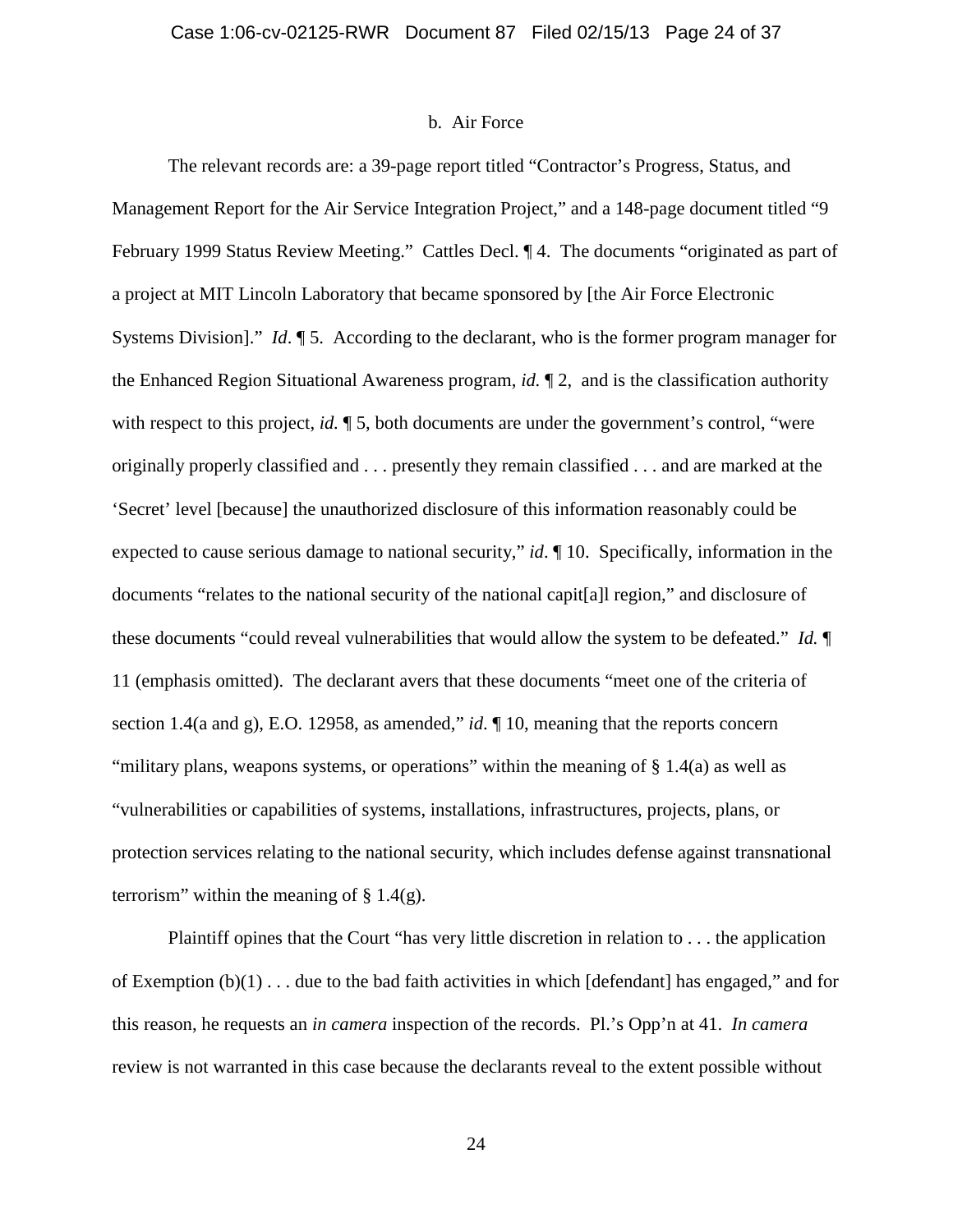### Case 1:06-cv-02125-RWR Document 87 Filed 02/15/13 Page 25 of 37

revealing classified information that the four reports maintained by the Secret Service and the two reports referred to the Air Force fall within the scope of Exemption 1. An original classification authority has classified the information; the reports were located as a result of a search of Secret Service records; in each case the declarant avers that the information falls into one of the categories listed in § 1.4; and the disclosure of the information could reasonably be expected to result in damage to the national security, specifically, to the security of the White House, the national capital region, and other facilities protected by the Secret Service. In this case, the declarations do not merely recite the standard set forth in Exec. Order No. 13292, and they are not so vague or conclusory that plaintiff and the Court cannot determine whether Exemption 1 applies. Plaintiff's speculation as to the declarants' bad faith does not overcome the deference generally accorded to agency declarations in circumstances such as these. The declarants present a logical and plausible explanation for withholding the relevant records, and the records properly are withheld under Exemption 1.

# 2. Exemption 2

Exemption 2 protects from disclosure material that is "related solely to the internal personnel rules and practices of an agency." 5 U.S.C. § 552(b)(2). In the past, "if a document for which disclosure is sought meets the test of 'predominant internality,' and if disclosure significantly risks circumvention of agency regulations or statutes, then Exemption 2 exempts the material from mandatory disclosure." *Crooker v. Bureau of Alcohol, Tobacco and Firearms*, 670 F.2d 1051, 1074 (D.C. Cir. 1981) (en banc), *abrogated by Milner v. Dep't of the Navy*, \_\_ U.S. \_\_, 131 S.Ct. 1259 (2011). In *Milner*, the Supreme Court returns to the plain meaning of the text of Exemption 2 by restricting its application to "[a]n agency's . . . rules and practices dealing with employee relations or human resources." *Milner*, 131 S.Ct. at 1265.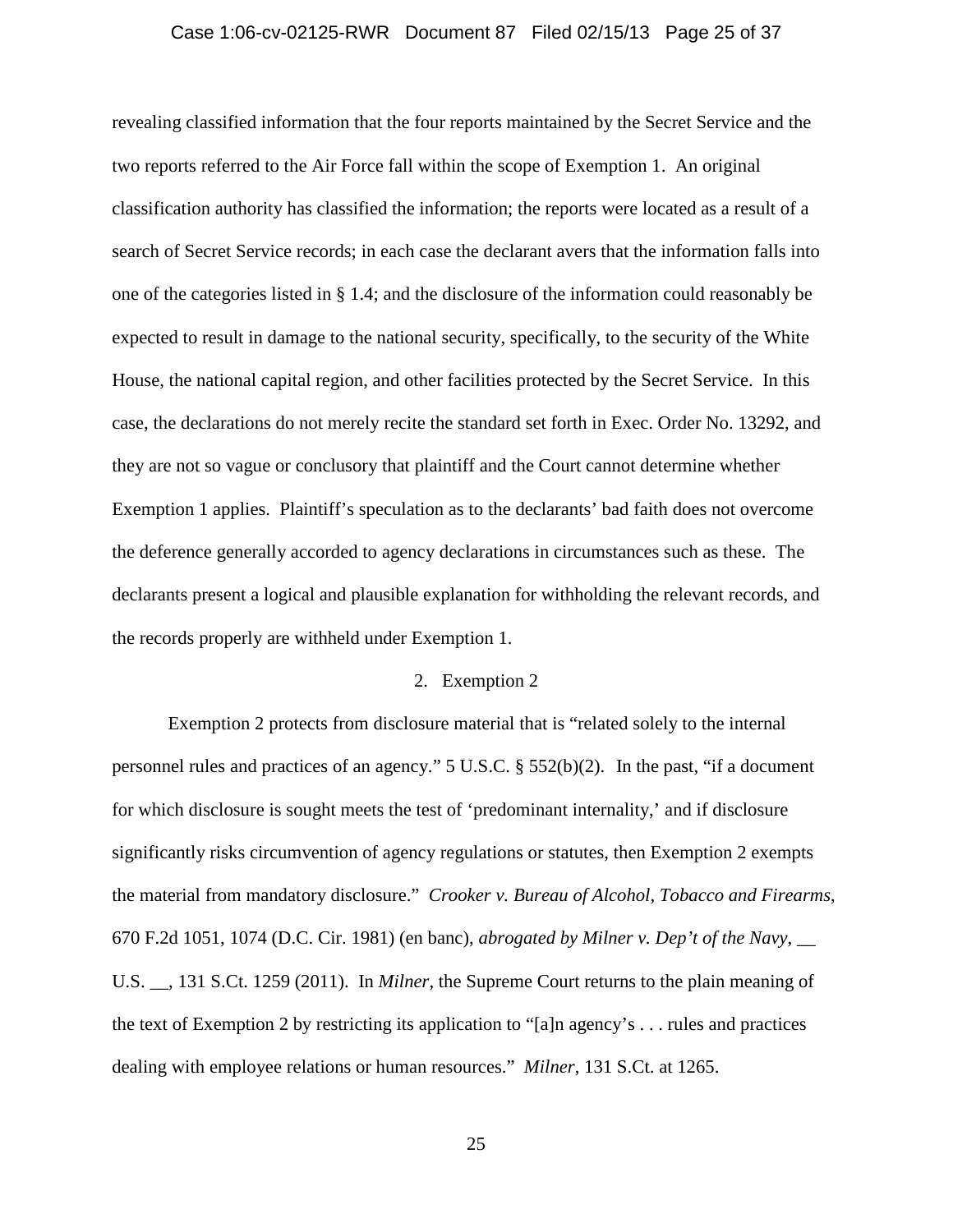### Case 1:06-cv-02125-RWR Document 87 Filed 02/15/13 Page 26 of 37

Relying on Exemptions 2 and 7(E), the Secret Service withholds "internal Secret Service e-mail addresses," which "in and of themselves would appear to have no informational value to the public," but release of the information "could assist someone in hacking into a federal computer data base and gathering information from that data base." Ulmer I Decl. ¶ 45. Relying on Exemption 2, the Air Force withholds as "high 2" exempt information "the e-mail addresses, login names, and passwords for military computer systems" on the ground that their disclosure "could allow an individual to cause harm to government computer systems." Price Decl. at 4. The *Milner* decision renders these positions unsustainable. "Exemption 2 may no longer be used to justify withholding records on the grounds that disclosure would risk circumvention of the law or federal agency functions." *Raher v. Fed. Bureau of Prisons*, No. CV-09-526, 2011 WL 2014875, at \*2 (D. Or. May 24, 2011). On this record, the Court cannot grant summary judgment in defendant's favor with respect to any information withheld under Exemption 2.

The supporting declarations were prepared before *Milner* and therefore do not address whether the email addresses, login names and passwords are related solely to the agencies' internal personnel rules and practices. The Court therefore will deny the defendant's motion for summary judgment in part, and allow the defendant an opportunity to reconsider its reliance on Exemption 2 in light of *Milner.*

## 3. Exemption 4

Exemption 4 protects from disclosure matters that are "trade secrets and commercial or financial information obtained from a person and privileged or confidential." 5 U.S.C. § 552(b)(4). Six pages of responsive records originated with Raytheon Company ("Raytheon"), Ulmer II Decl. ¶ 13, and these records are described as a slide presentation entitled Portable Active Denial Systems, *id.*, Ex. I at 1. The Secret Service treats these materials as agency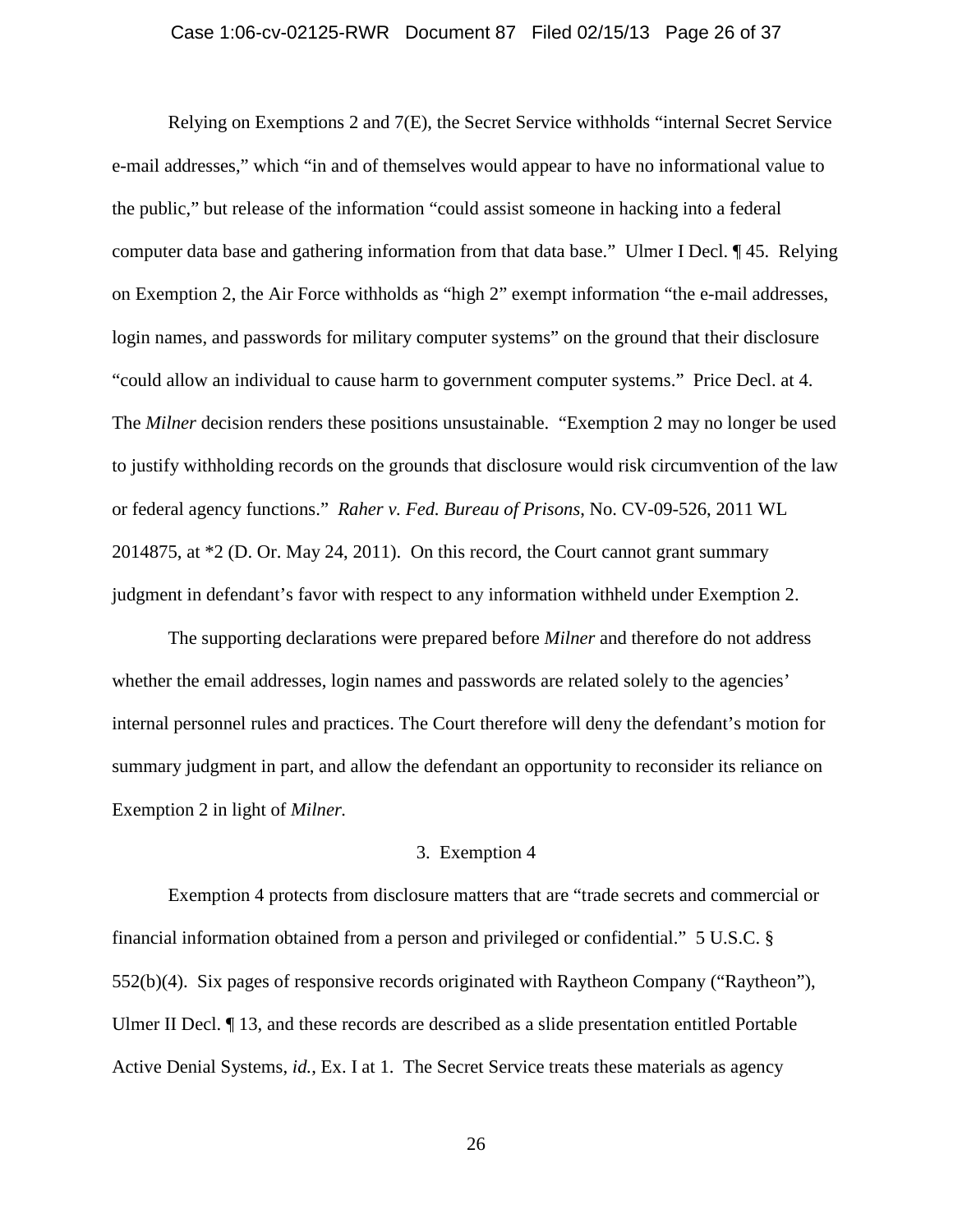#### Case 1:06-cv-02125-RWR Document 87 Filed 02/15/13 Page 27 of 37

records for purposes of the FOIA and, citing Raytheon's written objections, *see id.*, Ex. I, withholds information under Exemption 4. In addition, the Secret Service withheld information from these same records under Exemptions 2, 6, 7(C) and 7(E). *Id.*, Ex. J at 1. While Raytheon articulates a rationale for withholding information under Exemption 4, *see id.*, Ex. I, the Secret Service offers no explanation of its own reasons for withholding information from the Raytheon records under any of the exemptions. For this reason, the Court defers consideration of all the exemptions claimed with respect to the Raytheon documents.

# 4. Exemption 5

Exemption 5 protects from disclosure "inter-agency or intra-agency memorand[a] or letters which would not be available by law to a party other than an agency in litigation with the agency." 5 U.S.C. § 552(b)(5). "[T]he parameters of Exemption 5 are determined by reference to the protections available to litigants in civil discovery; if material is not available in discovery, it may be withheld from FOIA requesters." *Burka v. U.S. Dep't of Health & Human Servs*., 87 F.3d 508, 516 (D.C. Cir. 1996) (internal quotation marks omitted); *Nat'l Labor Relations Bd. v. Sears, Roebuck & Co.*, 421 U.S. 132, 148 (1975).

Under Exemption 5, the deliberative process privilege allows an agency to "shield $[] \dots$ government 'materials which are both predecisional and deliberative.'" *Tax Analysts v. Internal Revenue Serv*., 117 F.3d 607, 616 (D.C. Cir. 1997) (quoting *Wolfe v. Dep't of Health & Human Servs*., 839 F.2d 768, 774 (D.C. Cir. 1988) (en banc)). To show that a document is predecisional, the agency need not identify a specific final agency decision; it is sufficient to establish "what deliberative process is involved, and the role played by the documents at issue in the course of that process." *Heggestad v. U.S. Dep't of Justice*, 182 F. Supp. 2d 1, 7 (D.D.C. 2000) (quoting *Coastal States Gas Corp. v. Dep't of Energy*, 617 F.2d 854, 868 (D.C. Cir. 1980)); *see also In re*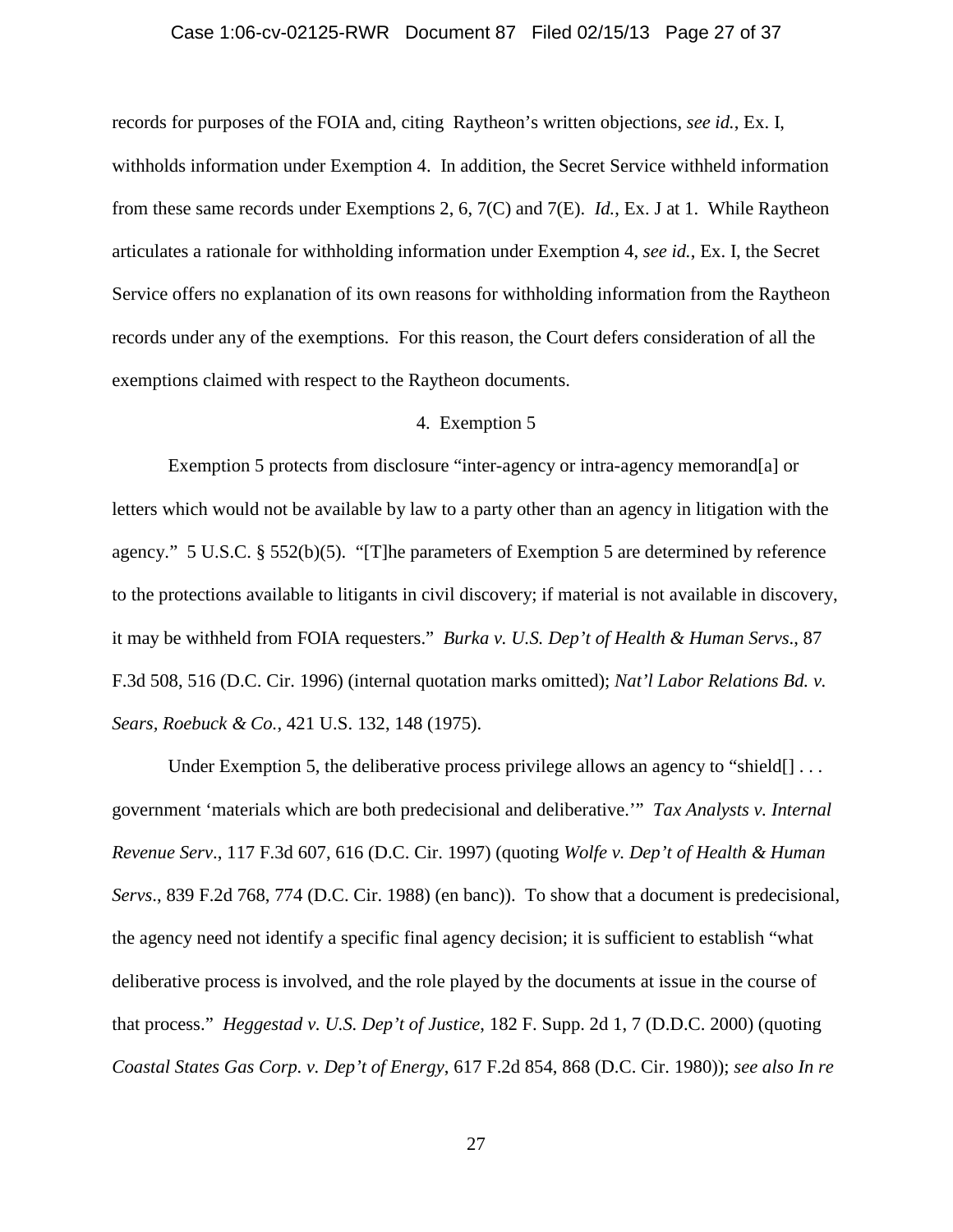#### Case 1:06-cv-02125-RWR Document 87 Filed 02/15/13 Page 28 of 37

*Sealed Case*, 121 F.3d 729, 737 (D.C. Cir. 1997) ("The deliberative process privilege does not shield documents that simply state or explain a decision the government has already made[.]").

A document is "deliberative" if it "makes recommendations or expresses opinions on legal or policy matters." *Vaughn v. Rosen*, 523 F.2d 1136, 1143-44 (D.C. Cir. 1975). The deliberative process privilege is designed to "prevent injury to the quality of agency decisions." *Sears, Roebuck,* 421 U.S. at 151. Such protection is thought to encourage frank discussion of policy matters, prevent premature disclosure of proposed policies, and avoid public confusion that may result from disclosure of rationales that were not ultimately grounds for agency action. *See, e.g., Russell v. Dep't of the Air Force*, 682 F.2d 1045, 1048 (D.C. Cir. 1982).

### a. Secret Service

The Secret Service withholds in full a two-page document which "outlines the preliminary evaluations of a technical security employee of the Secret Service . . . to his supervisors." Ulmer I Decl. ¶ 40. It contains the employee's "pre-decisional opinions," the release of which, the declarant states, "could discourage open and frank discussions on security matters within the Secret Service." *Id.* Further, release could "make it less likely that Secret Service employees will be candid in offering opinions regarding emerging technologies that may impact on Secret Service protective responsibilities." *Id.*

#### b. Homeland Security

Among the records referred by the Secret Service to Homeland Security was "a 43 page powerpoint document." Marcson Decl. ¶ 5. It was "pre-decisional in nature," and was "intended to assist a program manager formulate thoughts around border and transportation security issues (such as border control officer physical safety and training)." *Id.* Moreover, the document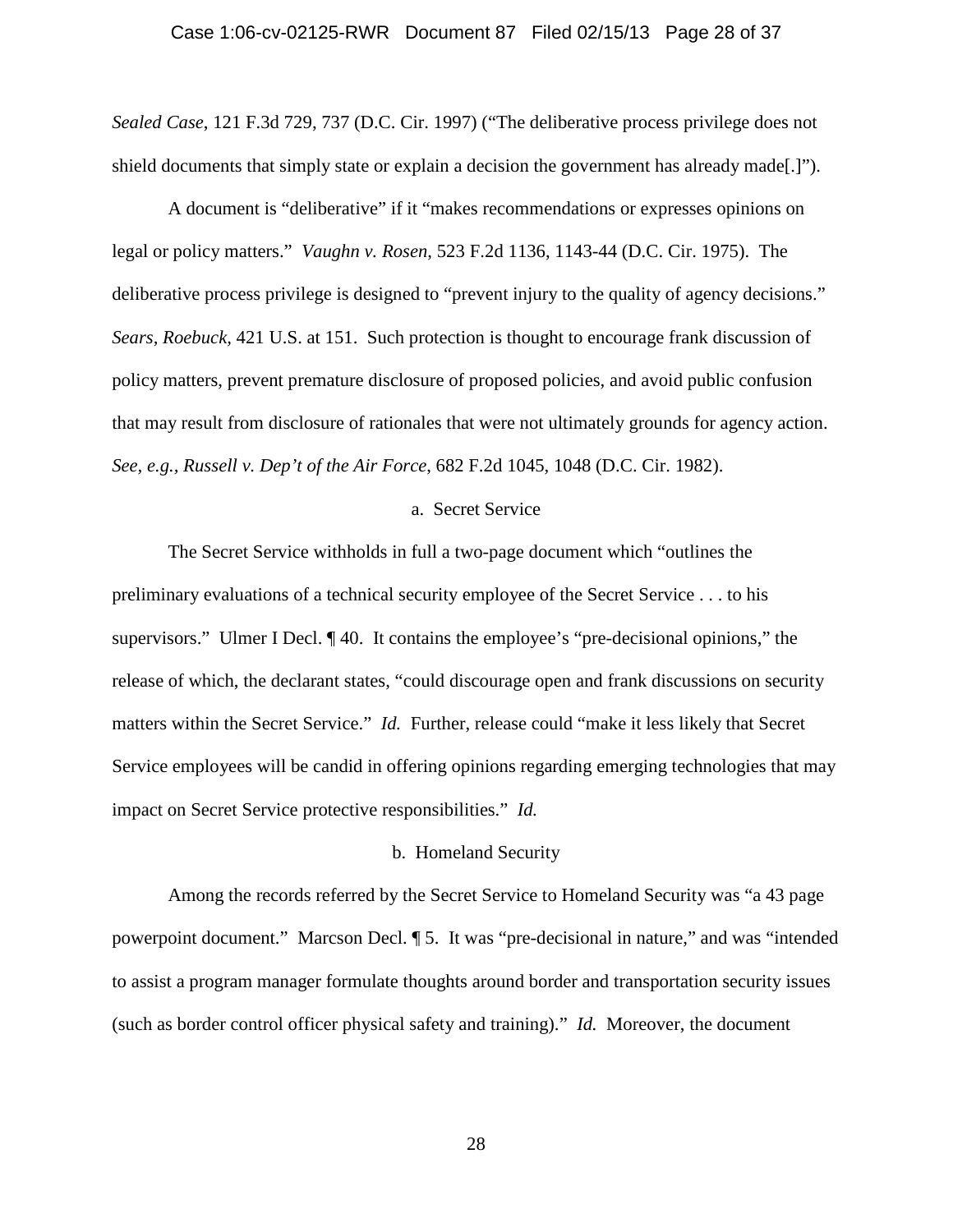# Case 1:06-cv-02125-RWR Document 87 Filed 02/15/13 Page 29 of 37

"appear[ed] to have absolutely nothing to do with the original FOIA request which was for records pertaining to the deployment of or research related to 'energy weapons or systems.'" *Id.*

Plaintiff puts forth no objection to the withholding of any information under Exemption 5. The supporting declarations reflect that the evaluation prepared by the Secret Service employee and the powerpoint presentation prepared by the DHS employee are predecisional in nature and the declarants adequately explained the deliberative process for which each document was prepared. These records are exempt from disclosure under Exemption 5.

# 5. Exemption 6

Exemption 6 protects "personnel and medical files and similar files the disclosure of which would constitute a clearly unwarranted invasion of personal privacy." 5 U.S.C. § 552(b)(6). By comparison, Exemption 7(C) applies only to "records or information compiled for law enforcement purposes," to the extent that disclosure of such information "could reasonably be expected to constitute an unwarranted invasion of personal privacy." 5 U.S.C. § 552(b)(7)(C). "Exemptions 6 and 7(C), though similar, are not coextensive." *Beck v. Dep't of Justice*, 997 F.2d 1489, 1492 (D.C. Cir. 1993). Both exemptions are designed to protect the personal privacy interests of individuals named or identified in government records. *See id.* at 1491.

The threshold inquiry asks whether the requested information is contained in a type of file covered by Exemption 6. *Washington Post Co. v. U.S. Dep't of Health & Human Servs.,* 690 F.2d 252, 260 (D.C. Cir. 1982). If the agency satisfies this threshold question, the Court must determine whether disclosure of the information would constitute a clearly unwarranted invasion of personal privacy. *Id*. The Court begins its analysis by reviewing the information withheld under Exemption 6.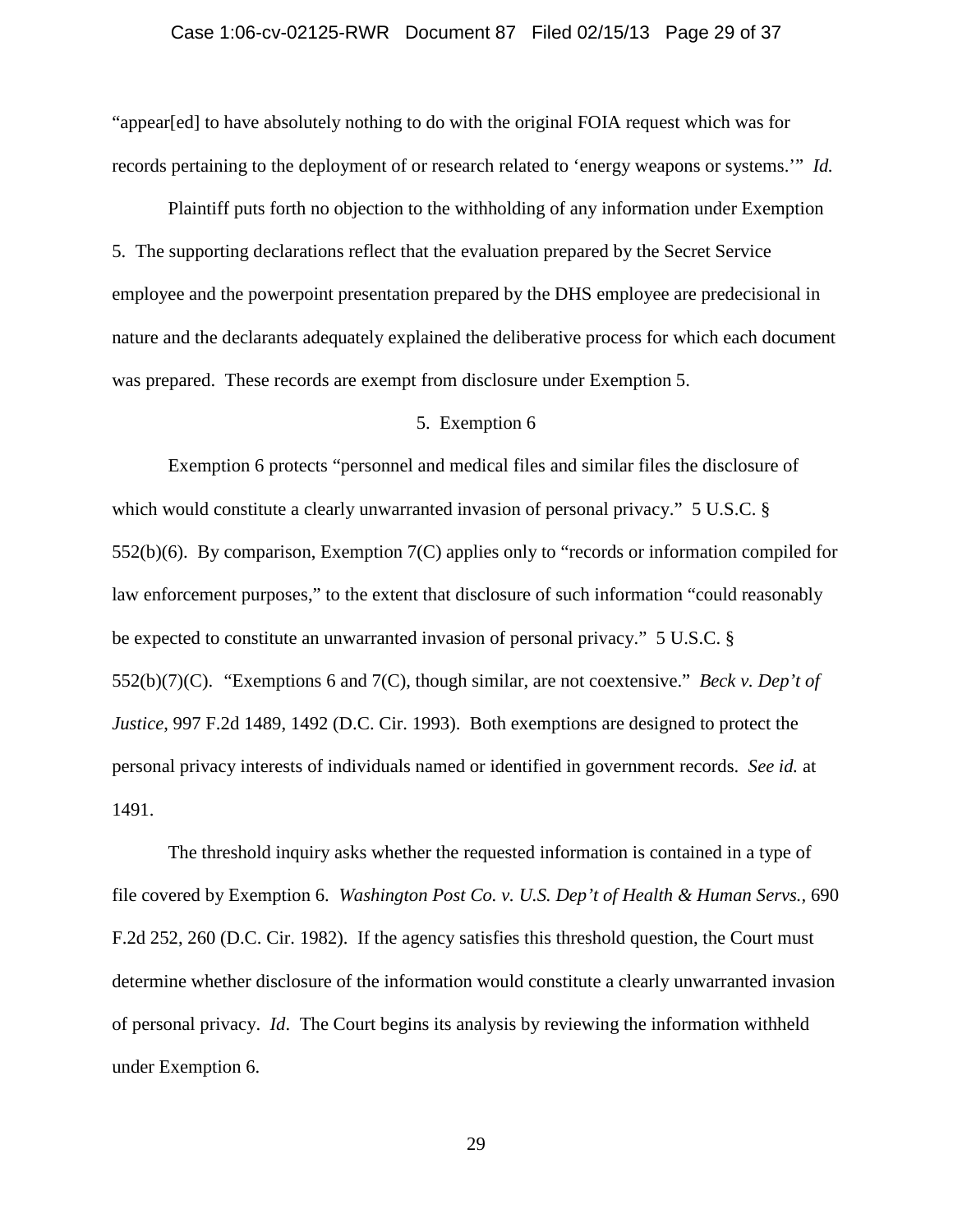#### a. Secret Service

The Secret Service withholds under both Exemptions 6 and 7(C) "the names and phone numbers of individuals employed by entities outside of the Secret Service who provide security advice and information on potential security threats," and the "names and telephone numbers of law enforcement personnel." Ulmer I Decl. ¶ 48. It asserts that the individuals' privacy rights outweigh the "little or no public interest in [disclosure of their] names and phone numbers." *Id.* Release of information about these individuals, the declarant states, "could cause these individuals a personal risk due to their connection with the Secret Service and other government entities," for example, if a person intent on harming a protectee sought out these individuals "to gain information regarding the security procedures in place." *Id.*

## b. Air Force

Under Exemption 6, the Air Force withholds the names of and identifying information about Air Force personnel from nine e-mail messages and from one document from a meeting about laser technologies. Taylor Decl. at 2. The declarant explains that, since "the terrorist attacks of September 11, 2001, the Air Force . . . and other DOD personnel have a heightened interest in their personal privacy because of the greater security awareness required in times of national emergency and because they are at increased risk regardless of their duties or assignment." *Id.* at 3. For these reasons, the Air Force finds that the personnel identified in the email messages "had particular heightened privacy interests because they were engaged in research and development of directed energy weapons." *Id.* Balanced against these privacy interests, the Air Force identifies no public interest; release of the names of these Air Force personnel provides "little or no information about the Air Force's performance of its statutory duties or what the government is up to with regard to directed energy weapons." *Id.*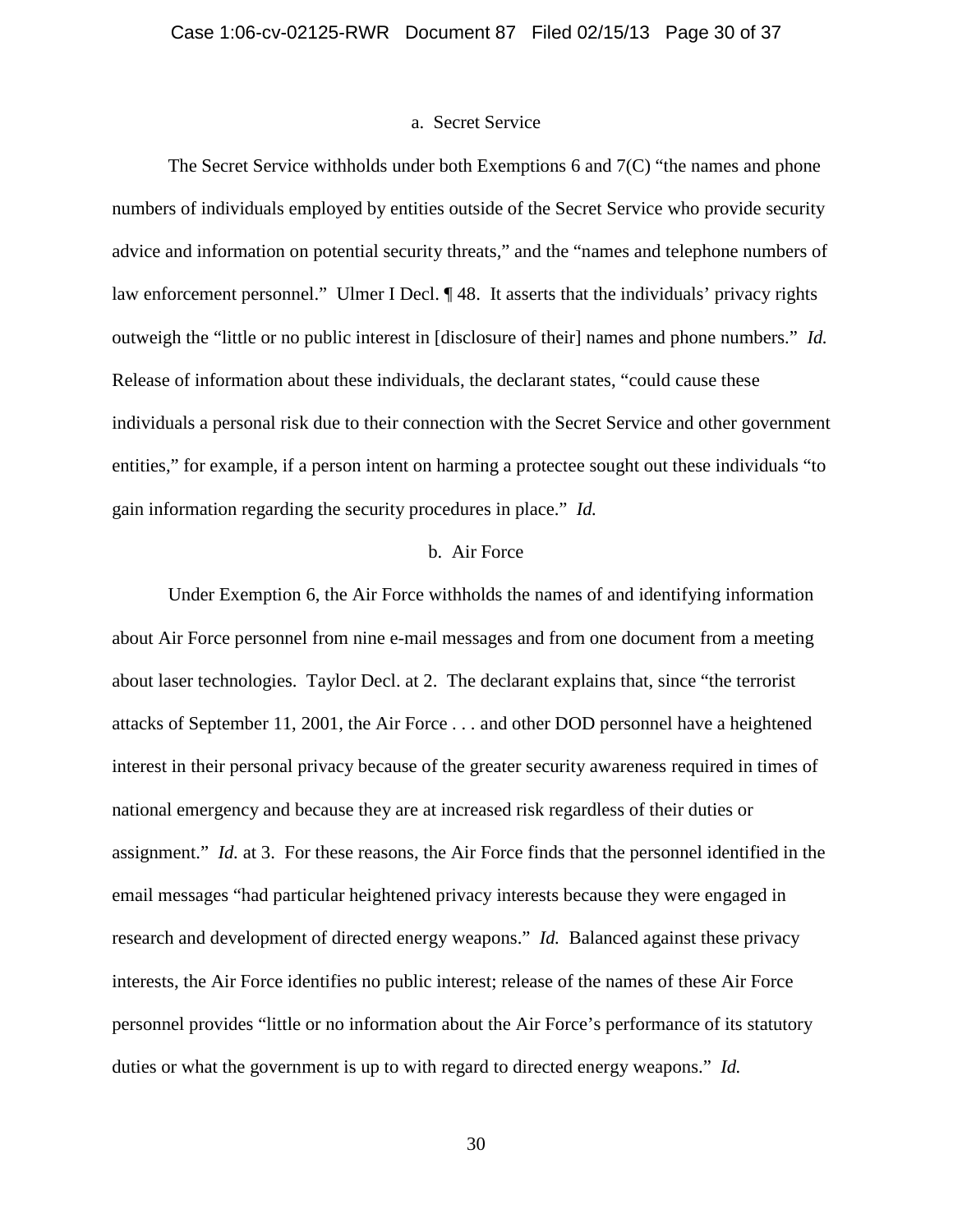### Case 1:06-cv-02125-RWR Document 87 Filed 02/15/13 Page 31 of 37

Similarly, the Air Force withholds the names of employees and military members appearing in five pages of e-mail messages, Price Decl. at 2, explaining that, after September 11, 2001, the DOD no longer discloses the names of its service-members and civilian employees. *Id.* at 3. These Air Force personnel "have a heightened interest in their personal privacy . . . regardless of their duties or assignment," which, balanced against the minimal public interest in disclosure, warrants the decision to redact personal information contained in these email messages. *Id.*

### c. NPPD

Under Exemption 6, the NPPD redacted the names, e-mail addresses, phone numbers and other contact information of agency personnel from five pages of records referred to DHS by the Secret Service and released to plaintiff in September 2007. Worthy Decl. ¶¶ 3, 7. The NPPD has determined that the privacy interests of these individuals outweigh "any minimal public interest in disclosure of the information." *Id.* ¶ 8.

# d. OJP, DTRA and the Navy

The Justice Department's OJP redacts from a three-page document "the names of nonfederal individuals." Lee Decl. ¶ 6. The DTRA redacts "the names of government personnel" under Exemption 6, Ulmer II Decl., Ex. N, as does the Navy, *id.*, Ex. D. Neither the DTRA nor the Navy submits a declaration to explain these determinations. Although the OJP has submitted a declaration, it does not explain its reasons for withholding information under Exemption 6.

The declarants thus place more emphasis on the individuals' privacy interests without making any representations that the threshold requirement for exempting information is met. None of the declarants establishes that any of the information withheld under Exemption 6 is in personnel or medical files, or "similar files." 5 U.S.C. § 552(b)(6); *see Arieff v. U.S. Dep't of the*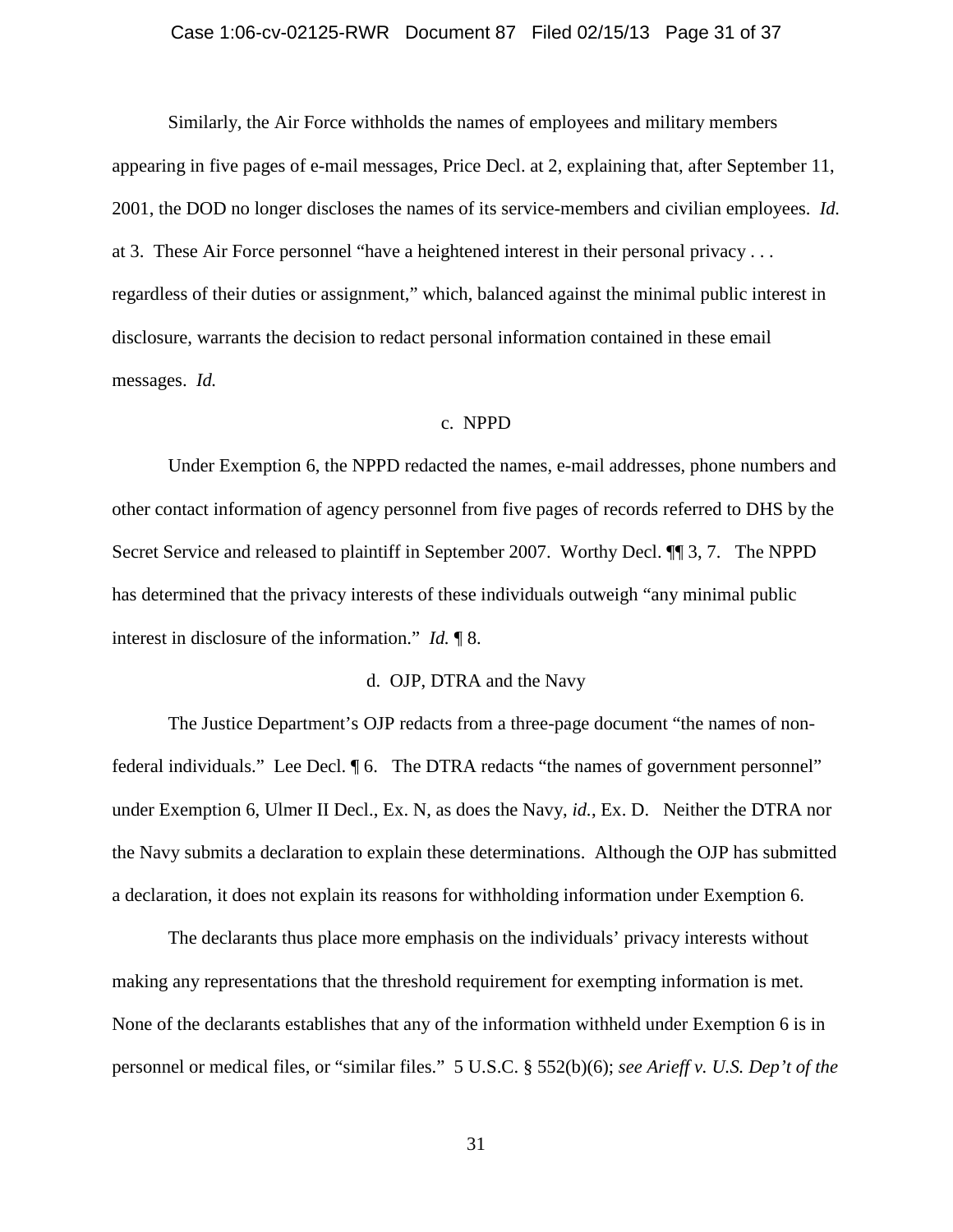#### Case 1:06-cv-02125-RWR Document 87 Filed 02/15/13 Page 32 of 37

*Navy*, 712 F.2d 1462, 1466 (D.C. Cir. 1983) ("When confronted with a challenge to a withholding of agency records on the basis of [Exemption 6], courts must make a two-step determination *de novo*" and the first step is to determine " whether the information sought is to be found in personnel, medical or similar files"). The term "similar files" is construed broadly and is "intended to cover detailed Government records on an individual which can be identified as applying to that individual." *U.S. Dep't of State v. Washington Post Co.*, 456 U.S. 595, 602 (1982) (citation omitted); *New York Times Co. v. Nat'l Aeronautics and Space Admin.*, 920 F.2d 1002, 1006 (D.C. Cir. 1990) (instructing courts to look "not to the nature of the files that contain the information sought in a FOIA request, but to the nature of the information requested") (en banc) (internal quotation marks and citation omitted). "While this definition of 'similar files' appears to be all encompassing, it does have limits." *Aguirre v. Sec. & Exch. Comm'n*, 551 F. Supp. 2d 33, 53 (D.D.C. 2008).

Plaintiff's request is designed primarily to obtain information about directed energy weapons and electromagnetic radiation-emitting devices. He does not seek information about a particular individual, and none of the responsive records was retrieved using the name of or any identifying information about a particular person. In this case, information about third parties happens to have been found in the responsive records and does not appear to contain personal or intimate information about these third parties. For example, the names of government employees and servicemembers and their work telephone numbers are witheld. Such information ordinarily is not considered "similar files" for purposes of Exemption 6. *See, e.g., Brown v. Fed. Bureau of Investigation*, 873 F. Supp. 2d 388, 402 (D.D.C. 2012) (work telephone number, not personal number, is not "similar file" for purposes of Exemption 6); *Leadership Conference on Civil Rights v. Gonzales*, 404 F. Supp. 2d 246, 257 (D.D.C. 2005) (finding that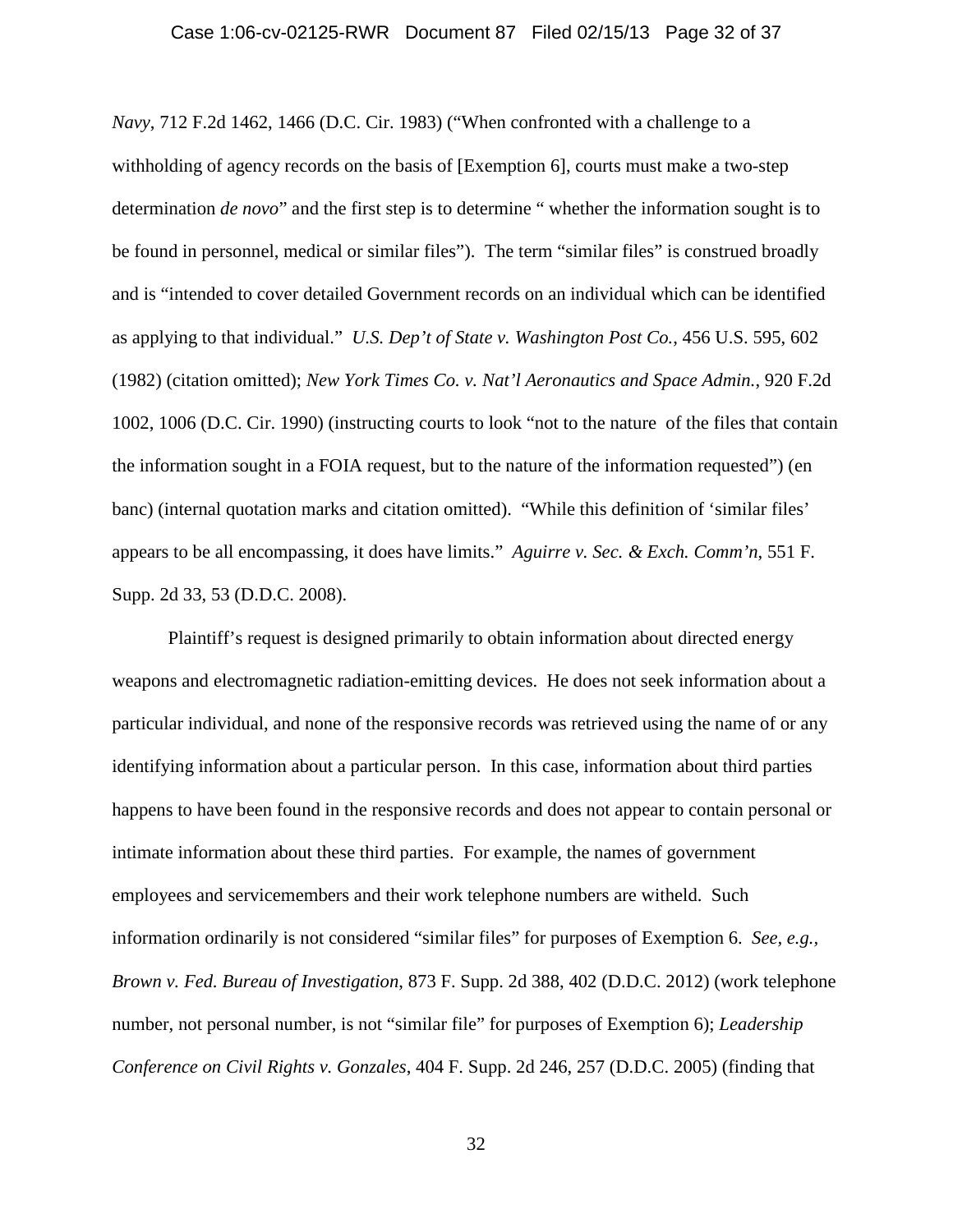# Case 1:06-cv-02125-RWR Document 87 Filed 02/15/13 Page 33 of 37

names and work numbers of paralegals are not "similar to a 'personnel' or 'medical' file[s]" or "personal or intimate information, such as a home address or a social security number, that would be considered protected information under . . . Exemption 6"). Nor is correspondence subject to redaction under Exemption 6 "solely because it identifies government employees." *Aguirre*, 551 F. Supp. 2d at 54; *see Families for Freedom v. U.S. Customs & Border Prot.*, 837 F. Supp. 2d 287, 300 (S.D.N.Y. 2011) (concluding that "mundane interoffice communications that do not contain any detailed personal information" do not qualify as "similar files" under Exemption 6); *Kubik v. U.S. Fed. Bureau of Prisons*, No. 10-6078, 2011 WL 2619538, at \*9 (D. Or. July 1, 2011) (agency did not properly redact names of prison staff, noting that "[r]eports on prison riots and shooting incidents are not personnel and medical files and cannot be withheld as a 'similar file' under Exemption 6"); *VoteHemp, Inc. v. Drug Enforcement Admin.*, 567 F. Supp. 2d 1, 14-15 (D.D.C. 2004) (finding that information which "merely identifies the names of government officials who authored documents and received documents from third parties concerning hemp" did not fit definition of personal, medical, or other similar files for purposes of Exemption 6 protection). The defendants' supporting declarations have not adequately demonstrated that the information withheld under Exemption 6 is in a personnel, medical, or similar file within the scope of Exemption 6.

#### 6. Exemption 7

Exemption 7 protects from disclosure "records or information compiled for law enforcement purposes," but only to the extent that disclosure of such records would cause an enumerated harm. 5 U.S.C. § 552(b)(7); *see Fed. Bureau of Investigation v. Abramson*, 456 U.S. 615, 622 (1982). "To show that . . . documents were compiled for law enforcement purposes, the [agency] need only establish a rational nexus between the investigation and one of the agency's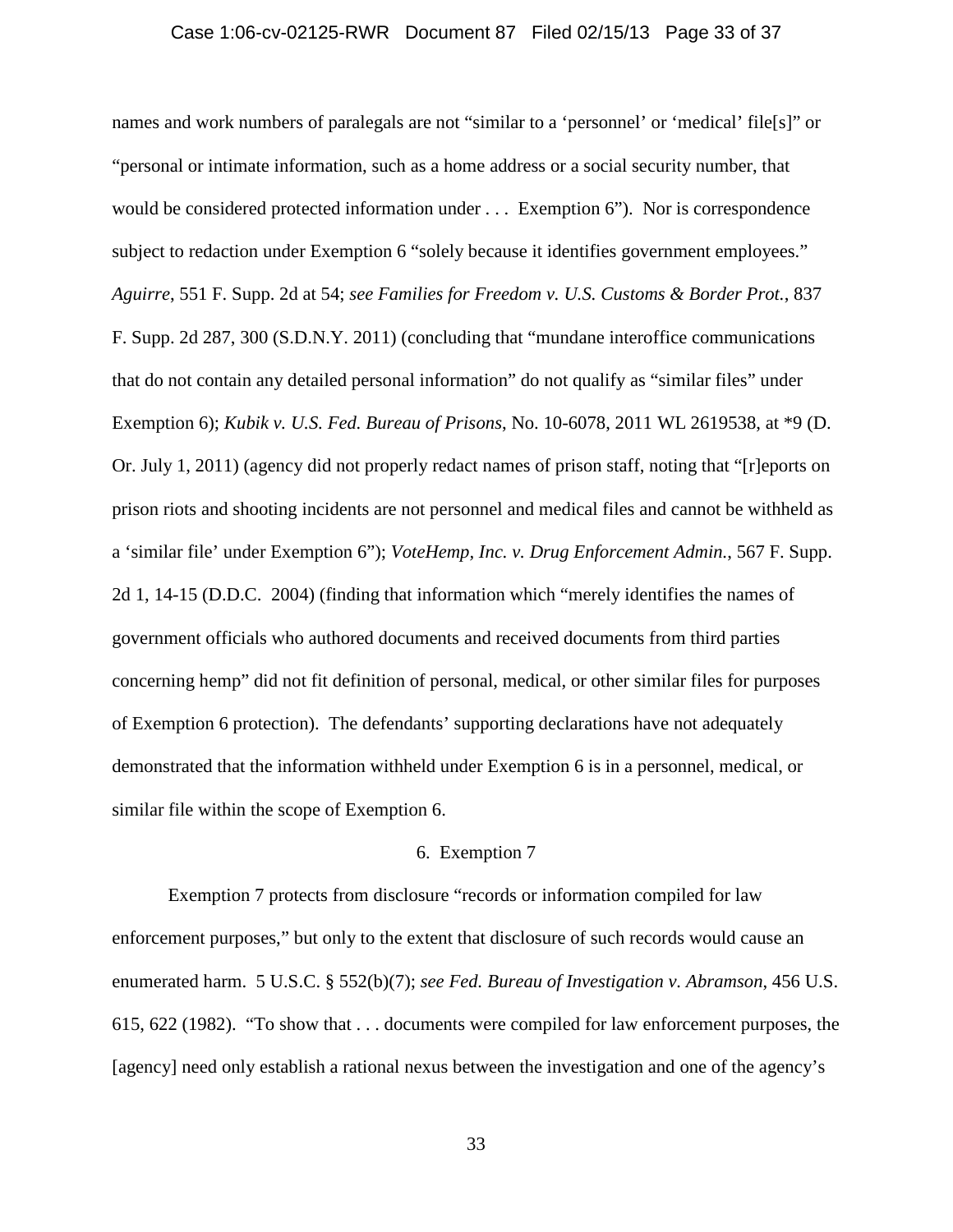#### Case 1:06-cv-02125-RWR Document 87 Filed 02/15/13 Page 34 of 37

law enforcement duties and a connection between an individual or incident and a possible security risk or violation of federal law." *Blackwell v. Fed. Bureau of Investigation*, 646 F.3d 37, 40 (D.C. Cir. 2011) (internal quotation marks and citations omitted).

According to its declarant, the Secret Service "is a protective law enforcement and security agency operating under the provisions of [18 U.S.C. § 3056,]" and it "is responsible for the protection of various individuals, including the President and Vice President" of the United States.<sup>[1](#page-33-0)</sup> Ulmer I Decl.  $\P$  43. Plaintiff's FOIA request pertained to directed energy weapons, devices or systems of weapons developed, acquired, installed, deployed, tested or investigated by the Secret Service and which were capable of causing certain physical effects such as pain, incapacitation, or injury. The relevant Secret Service records are maintained by the Technical Security Division, "the office within the Secret Service's Office of Protective Research that is responsible for providing technical security and for planning, designing, developing, and implementing technical security equipment and systems in support of the Secret Service's investigative and protective functions." Gibson Decl. ¶ 2. The records are described as "e-mails between . . . personnel [of TSD's Science and Technology Subdivision] and vendors of the types of systems" mentioned in plaintiff's FOIA request, "brochures of the vendors' systems, research papers, journals, and articles concerning these systems, and internal documents outlining S&T research interests." *Id.* ¶ 10. Although "[t]hese records are all of a research nature and do not relate to any use by the Secret Service of the types of weapons" plaintiff describes, *id.*, the Secret Service deems them all law enforcement records because they "were compiled in connection

 $\overline{a}$ 

<span id="page-33-0"></span><sup>1</sup> Generally, the Secret Service is authorized to protect the President, the Vice President, the President-elect, the Vice President-elect, their immediate families, former Presidents, their spouses, and their children under 16 years of age, and visiting heads of foreign states or foreign governments. 18 U.S.C. § 3056(a).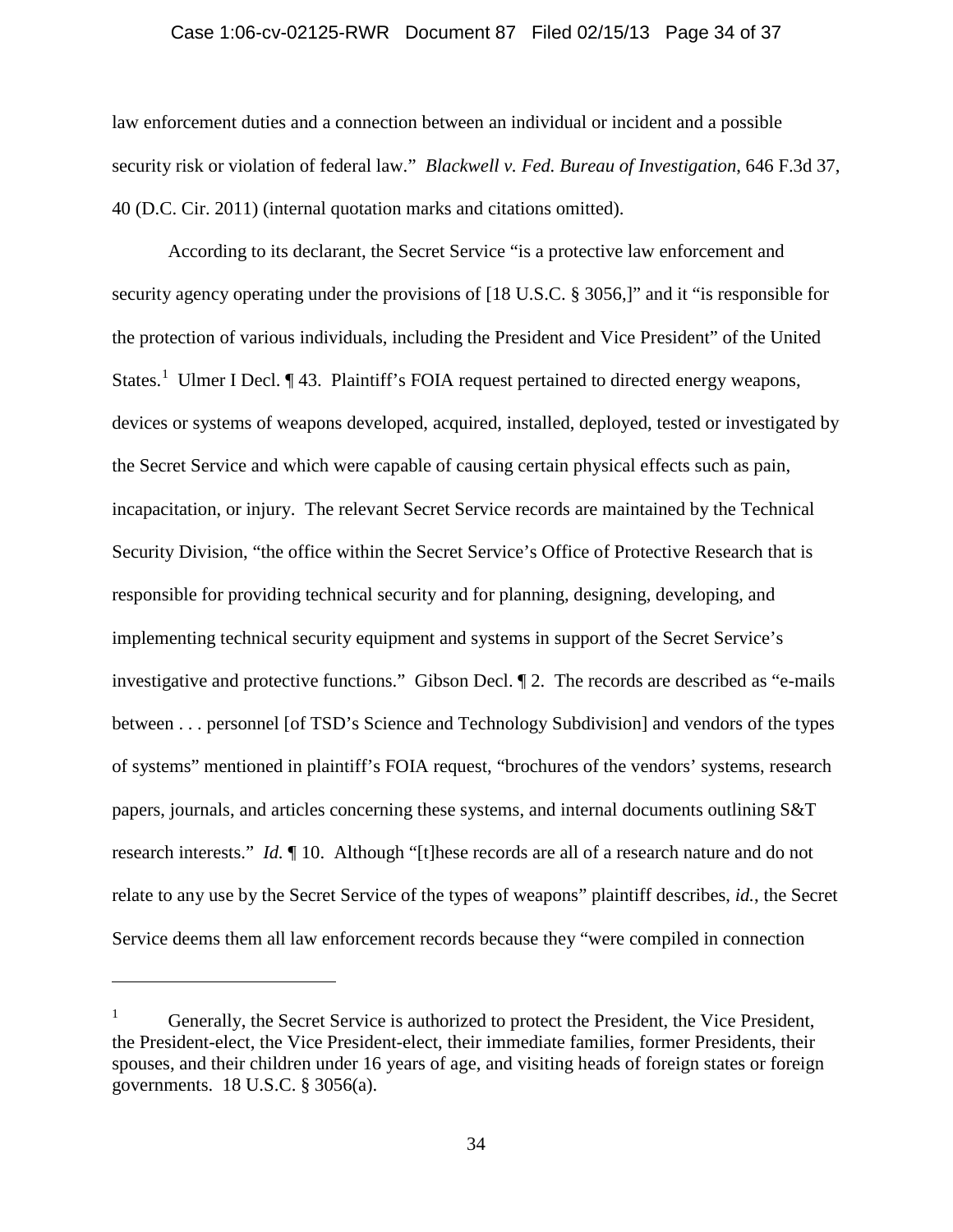#### Case 1:06-cv-02125-RWR Document 87 Filed 02/15/13 Page 35 of 37

with the Secret Service's statutory responsibilities to protect the President. Nice-President and other designated individuals." Ulmer I Decl. ¶ 43.

A law enforcement agency's "decision to invoke [E]xemption 7 is entitled to deference," *Campbell v. Dep't of Justice*, 164 F.3d 20, 32 (D.C. Cir. 1998) (citing *Pratt v. Webster,* 673 F.2d 408, 419 (D.C. Cir. 1982)), but deference does not amount to blind acceptance of the agency's assertions. This is not the typical case where the requester sought records about his own criminal prosecution, such that "documents generated in the course of investigating and prosecuting [the requester] were quite obviously related to the [agency's] law enforcement duties." *Blackwell*, 646 F.3d at 40. Here, it appears that the Secret Service relies on its status as a law enforcement agency to withhold records that it deems "of a research nature," Gibson Decl. ¶ 10, and thus may not be related directly to a law enforcement purpose. "The D.C. Circuit has made clear . . . that an agency's broad claim that its files are law enforcement files – without addressing the particular documents at issue – is insufficient to establish that the specific documents in dispute within those files are law enforcement records under FOIA." *Lardner v. Dep't of Justice*, 638 F. Supp. 2d 14, 32 (D.D.C. 2009) (citing *Campbell*, 164 F.3d at 32)), *aff'd*, 398 F. App'x 609 (D.C. Cir. 2010) (per curiam). On the current record, the Court cannot conclude that the relevant Secret Service records are law enforcement records within the scope of Exemption 7.

Nor is the Court able to conclude that the DOJ and the Air Force properly may rely on Exemption 7. The DOJ withholds "law enforcement type information," Lee Decl. ¶ 6, from a 35-page document, *id.* ¶ 2, under Exemption 7(E) on the ground that its disclosure would reveal "guidelines for law enforcement investigations or prosecutions that could reasonably be expected to risk the circumvention of the law." *Id*. ¶ 6. Without a fuller description of the records at issue and more than a conclusory statement of its decision to withhold information, the DOJ fails to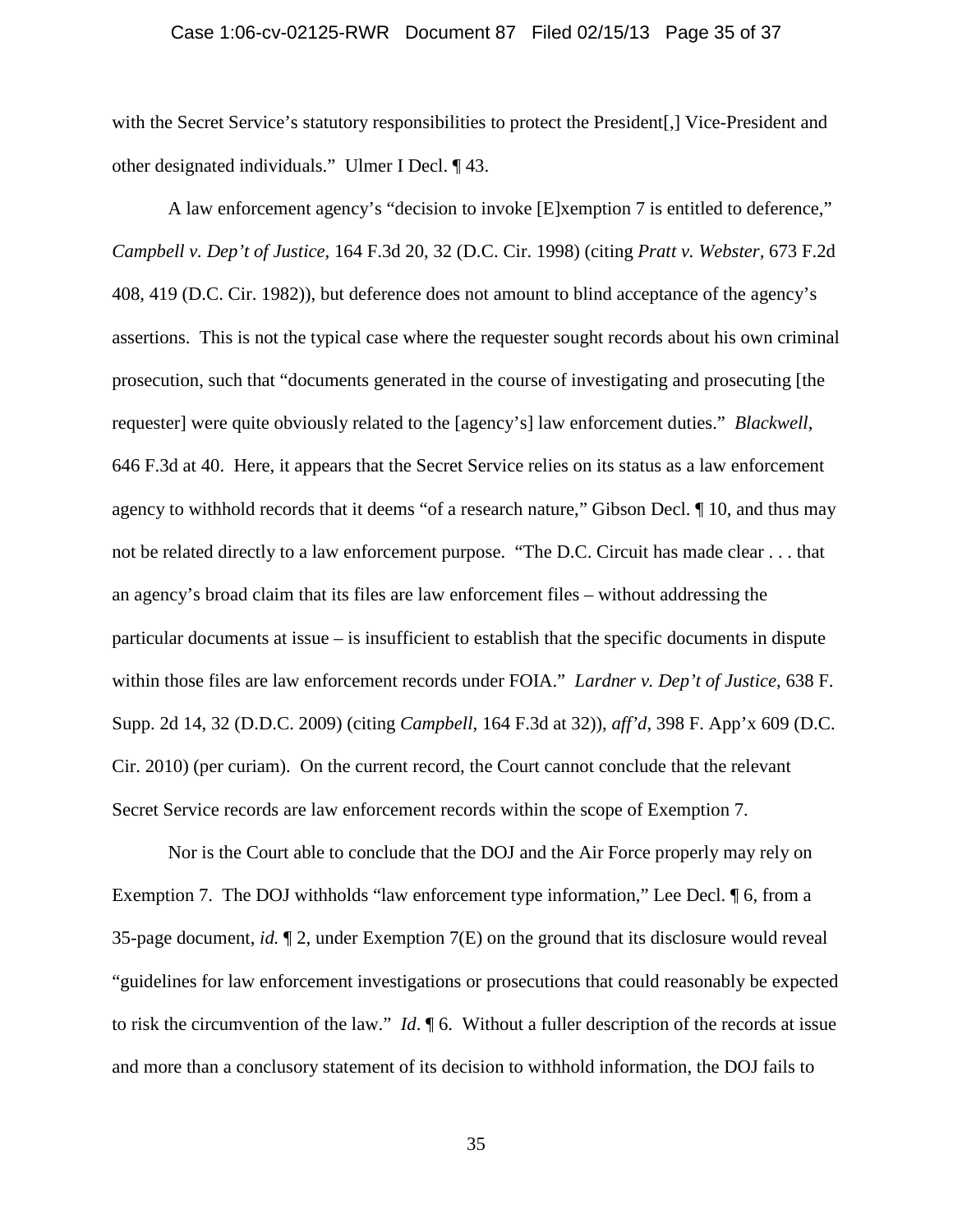demonstrate that the information withheld falls within the scope of Exemption 7 generally or that it is exempt from disclosure under Exemption 7(E) specifically. The redaction of information from Air Force records under Exemption 7(C), *see* Ulmer II Decl., Ex. H at 2, is not explained, and there is no basis upon which to determine whether Exemption 7 applies in this instance.

#### III. CONCLUSION

The Secret Service has conducted a search which was reasonably calculated to locate records responsive to plaintiff's FOIA request, and its referral of records to other federal government agencies was proper and in accordance with  $6 \text{ C.F.R.}$  § 5.4(c). Further, information properly is withheld under Exemptions 1 and 5. In these respects, defendant's motion for summary judgment will be granted. In all other respects, the motion will be denied without prejudice.

Accordingly, it is hereby

ORDERED that Defendant's Renewed Motion for Summary Judgment [Dkt. #72] is GRANTED IN PART and DENIED IN PART WITHOUT PREJUDICE. Judgment is entered for defendant regarding the Secret Service's search for records responsive to plaintiff's FOIA request and the determination to withhold information under Exemptions 1 and 5, and denied without prejudice regarding the determination to withhold information under Exemptions 2, 4, 6,  $7(C)$ , and  $7(E)$ . It is further

ORDERED that, not later than April 1, 2013, defendant shall file a renewed motion for summary judgment regarding: (1) information withheld by the United States Secret Service under Exemptions 2, 6,  $7(C)$ , and  $7(E)$ ; (2) information withheld by the United States Air Force under Exemptions 2, 6 and 7(C); (3) information withheld by the United States Navy under Exemption 6; (4) information withheld by the United States Department of Homeland Security